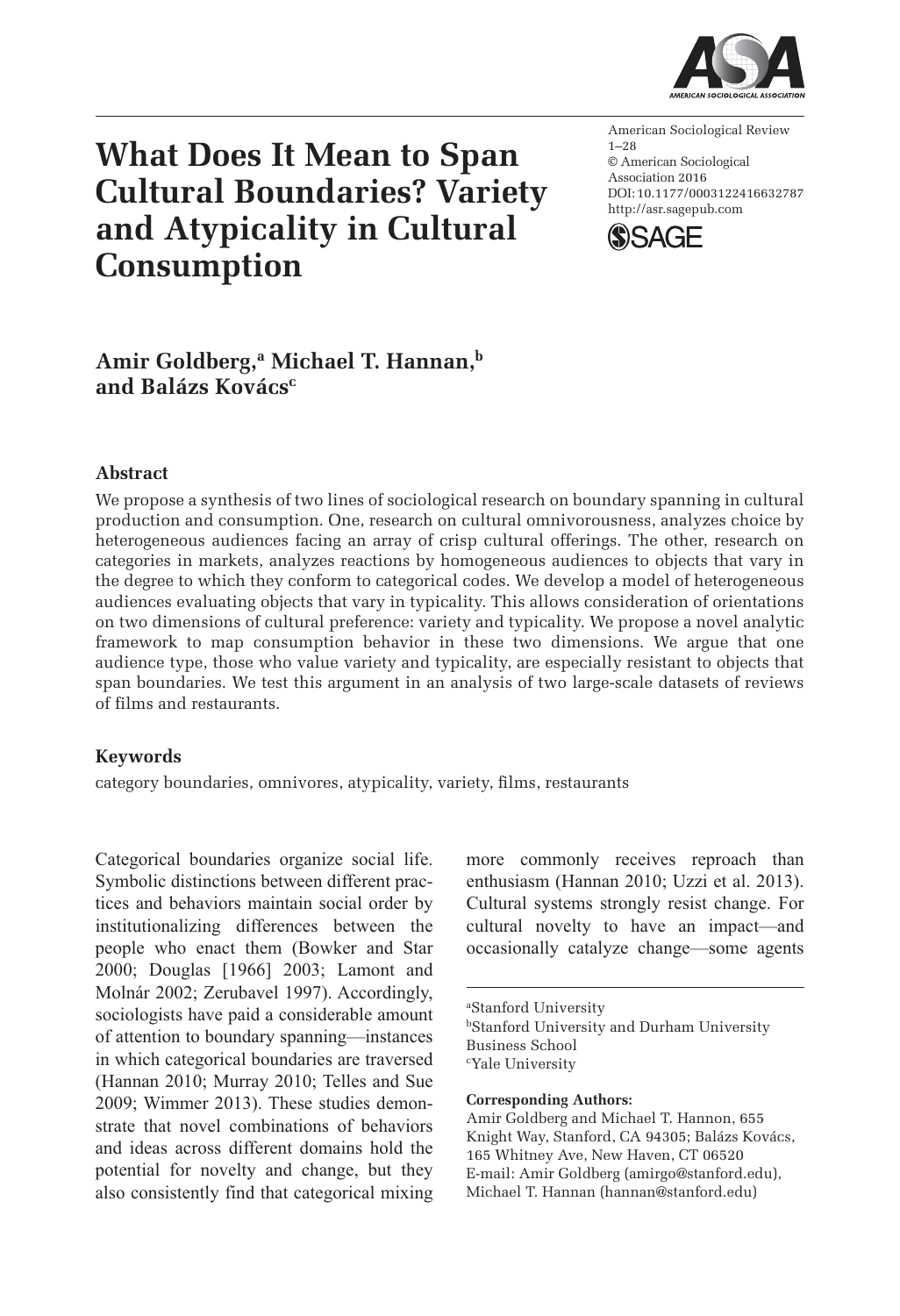must be tolerant to violations of category codes. Who are these audiences?

A common answer to this question posits that cultural omnivorousness—a taste for a broad variety of cultural products and practices—embodies openness toward boundary spanning (Fishman and Lizardo 2013; Peterson 1992; Peterson and Kern 1996). Nevertheless, the mechanisms assumed by proponents of the omnivore thesis lead to contradicting predictions about how omnivorousness relates to tolerance for boundary crossing. On the one hand, cultural omnivores enact multiple social identities through their broad consumption choices. Scholars often assume that such social multivocality reflects a lack of compliance with categorical boundaries. Omnivores, in other words, resist cultural scripts and thus should appreciate cultural novelty. Yet omnivores' appreciation for diversity also serves as a symbolic marker of high status that reproduces cultural boundaries (Bryson 1996; Erickson 1996; Johnston and Baumann 2007; Warde, Wright, and Gayo-Cal 2008). If omnivorousness is about drawing symbolic boundaries between different social strata, then individuals with a variety of cultural likes should resist cultural innovations that transgress institutionalized boundaries.

We argue that this seeming contradiction can be resolved if one views boundary spanning through two different prisms: *variety* and *atypicality.* Whereas a taste for variety pertains to the tendency to appreciate multiple types of cultural practice, a taste for atypicality concerns a preference for cultural practices that defy conventional categorical boundaries. Contra received wisdom, we argue that individuals with broad cultural tastes—conventionally referred to as omnivores—are most protective of categorical boundaries and therefore less receptive toward atypical cultural innovations. They practice symbolic exclusion on one dimension, while projecting openness on another. We formalize this argument with a two-dimensional model of boundary spanning, introduce tools for operationalizing our analytic constructs, and provide evidence in support of our prediction using data on the preferences of more than 100,000 movie and restaurant goers.

## **TWO PERSPECTIVES ON BOUNDARY SPANNING**

#### *Variety and Atypicality*

What does it mean to span a cultural boundary? Recent sociological theory and research generally takes two different approaches to this problem. Cultural sociologists tend to think of boundary spanning through the prism of *variety,* that is, the extent to which consumers engage a diversity of cultural types. Studies that take this approach tend to treat genres as socially constructed organizing principles that ritualize and maintain the social boundaries dividing the audience segments that consume them (DiMaggio 1987; Lizardo 2014; Pachucki and Breiger 2010). Audience members with a taste for genre variety presumably crosscut these boundaries.

This assumption informs a variety of studies that provide consistent evidence of a link between social position and omnivorousness in Western societies (Bryson 1996; Goldberg 2011; Katz-Gerro 2004). Formulated originally by Peterson (1992; see also Peterson and Kern 1996), the omnivore hypothesis posits that the tendency to appreciate a broad variety of genres reflects sociocultural shifts that celebrate diversity and multicultural inclusion, rendering exclusionary snobbism obsolete. Omnivorousness, in other words, is the empirical signature of a culturally open mind (Ollivier 2008). In a recent comparative study, for example, Fishman and Lizardo (2013) argue that different levels of cultural omnivorousness in Portugal and Spain reflect the different paths the two countries followed in transitioning to democracy in the late 1970s: greater omnivorousness in post-democracy cohorts in Portugal, they contend, reflects the country's more inclusive democratic institutions.

Studies focused on the omnivore thesis locate boundary crossing in the *audience* role in the audience-producer interface.<sup>1</sup> They conceptualize boundary spanning in terms of the consumers' breadth of cultural preferences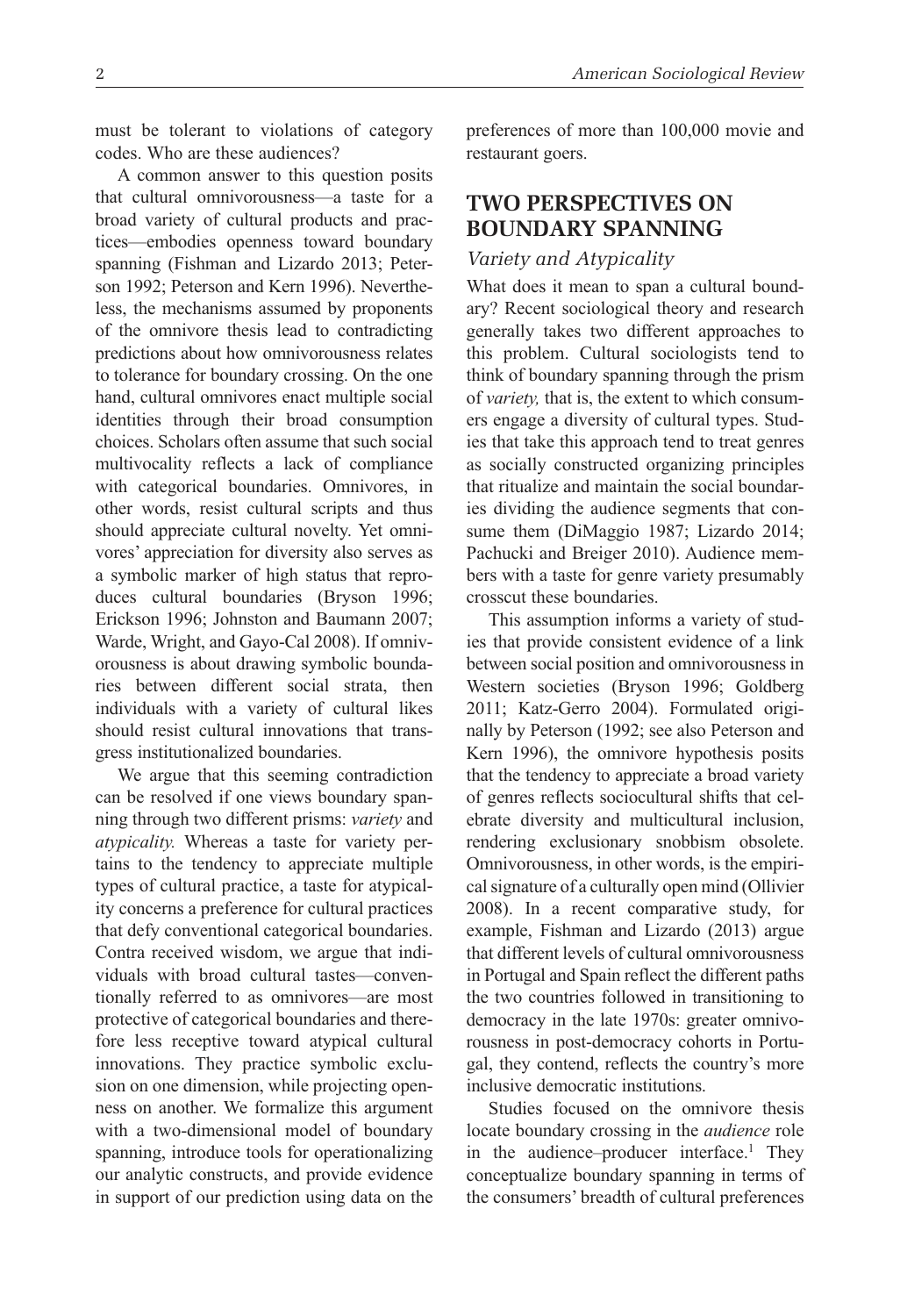(Peterson and Kern 1996). A fan of both opera and rock, to use a common example in this literature, traverses a cultural boundary by endorsing musical genres commonly associated with different class locations. By arguing that some individuals are less likely to adhere to genre boundaries, this work features heterogeneity on the audience side of the interface. Yet it reifies genre boundaries by assuming homogeneity within genres and crisp boundaries between genres.<sup>2</sup> For instance, these empirical investigations typically ask respondents to report how much they like or consume genres such as opera or rock, a measurement strategy that orients subjects toward the typical instances (or prototypes) of the genres. We characterize this analytic position as featuring *heterogeneity* on the audience side and *typicality* on the producer side.

Organizational sociologists, on the other hand, focus on the other side of the interface, on agents who play the *producer* role and the objects they create. These studies focus on the relative *atypicality* of producers or products, or the extent to which particular objects or behaviors conform to conventional genre codes. Studies in this tradition examine how actors in markets cross boundaries by taking actions or offering products that combine characteristic elements from disparate genres. Boundary spanning occurs when an action or object fails to abide by established genre conventions. In one recent study, Phillips, Turco, and Zuckerman (2013) demonstrate that high-status, corporate-law firms are frowned upon when they engage in personal injury law, because their clients perceive such practice as inconsistent with corporate-law identities. This work demonstrates that audiences generally have a strong aversion for hybridity and therefore tend to devalue, if not outright reject, boundaryspanning actors and objects (Ferguson and Hasan 2013; Hsu, Hannan, and Koçak 2009; Kovács and Hannan 2010).<sup>3</sup> From this perspective, boundary-spanning consumers are seen as having a high tolerance for objects and performances that crosscut established genre distinctions.

Whereas omnivore studies tend to reify categories while assuming audience heterogeneity, the organizational literature generally pays attention to atypicality at the cost of treating audiences as homogeneous (mostly as an analytic convenience, but see Pontikes [2012] and Kim and Jensen [2011] for exceptions). All other things being equal, the organizational theorists assume that audiences share cultural codes and are equally cognizant of and resistant to instances of code subversion. Faced with the case of audiences reacting favorably to code defiance, this research conventionally attributes such exceptions to the social or reputational resources available to the actor traversing cultural boundaries, but not to divergent perceptions and preferences (Kennedy 2008; Phillips and Zuckerman 2001; Rao, Monin, and Durand 2005; Smith 2011; Wry, Lounsbury, and Jennings 2013).<sup>4</sup> Here we have the reverse picture: heterogeneous producers and products facing homogeneous audiences.

#### *Theoretical Synthesis*

We propose a theoretical synthesis between these two approaches, allowing us to consider heterogeneity on both sides of the audience– producer interface. We argue that pursuing and appreciating variety and atypicality are different and potentially orthogonal dimensions of boundary spanning.

Consider, for example, a music aficionado who likes a variety of genres—the typical protagonist in research on cultural omnivorousness—including classical baroque and electronic music. The collective imagination associates these genres with very different social identities; variety, in this sense, traverses symbolic social boundaries. But this consumer's penchant for variety says nothing about her willingness to accept musical creations that combine elements from these two dissimilar genres in an unconventional way. Indeed, when Wendy Carlos and Benjamin Folkman produced such a fusion with their groundbreaking *Switched-On Bach,* released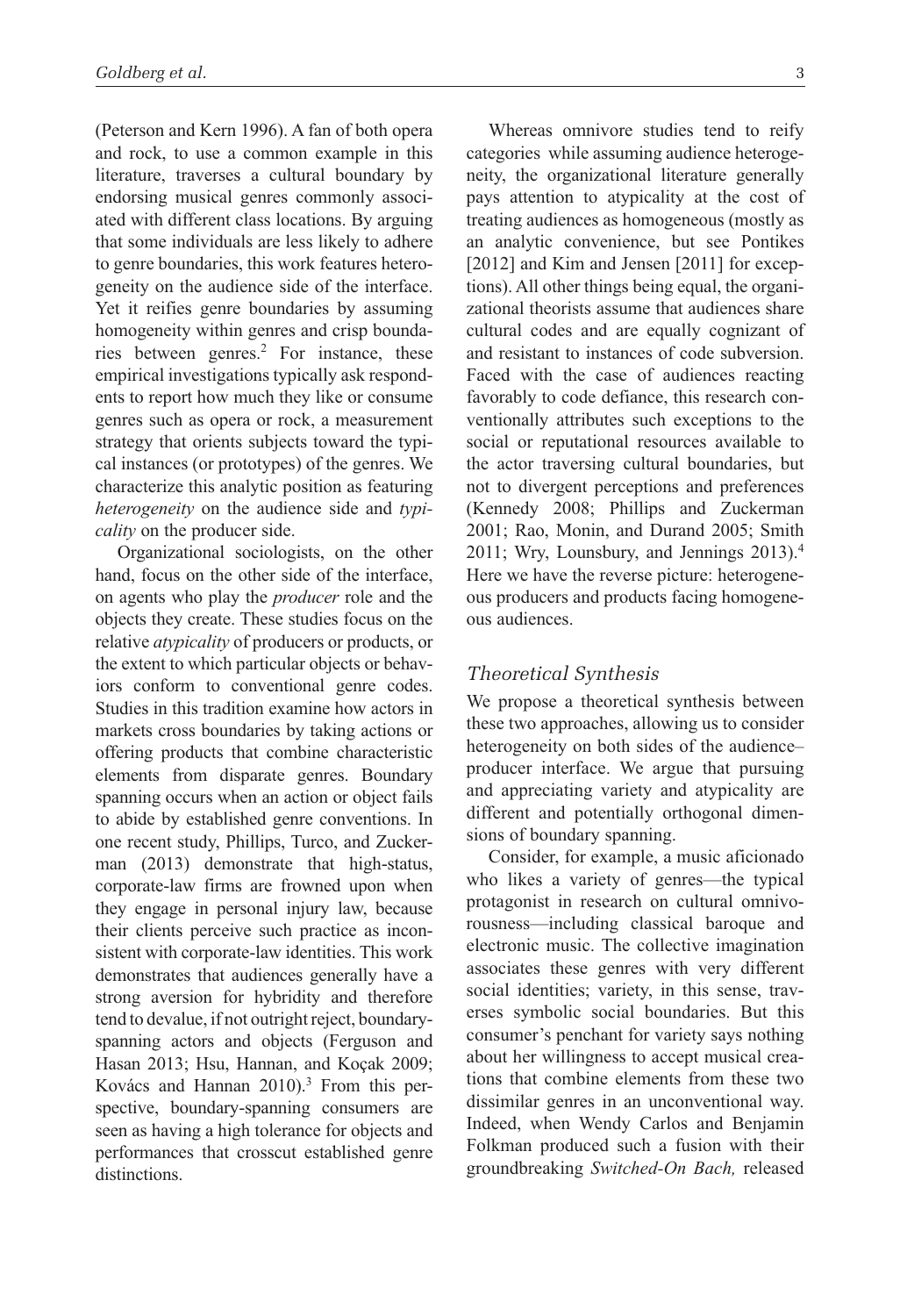in 1968, some critics were thrilled by the innovation but others were appalled by what they perceived as a debasement of an icon of classical music (Pinch and Trocco 2002).

Our analytic framework distinguishes between two dimensions along which cultural consumption has social meaning. *Variety* relates to the enactment of multiple social identities. Consumers who prefer country music and hiphop (Goldberg 2011), fine wine and fast food (Johnston and Baumann 2007), or lattes and bird-hunting (DellaPosta, Shi, and Macy 2015), enact incongruent racial, class, and political identities, respectively. For such patterns of liking to convey multiple identities, however, the discrete consumption events over which agents express tastes—going to a hip-hop concert or drinking latte in an espresso bar—must comply with recognizable templates.

*Atypicality,* in contrast, concerns noncompliance with cultural codes. Sampling and appreciating atypical objects enacts a distinctive identity—as opposed to a variety of identities through endorsement of counter-institutional cultural practices (whether out of concerted intension to subvert the sociocultural order or due to obliviousness or indifference to it). This distinctiveness emerges when cultural elements get blended in unconventional ways.

Imagine an agreed-upon system of classification that organizes a social domain—for example, the division of dining into different cuisines—as a multidimensional space. Imagine further that each dimension in this space relates to the prevalence of a feature. In the context of cuisines, such features can be ingredients, preparation methods, or presentation styles. Figure 1 illustrates such a stylized space; for presentation purposes, we draw only two dimensions. Dashed circles delineate different genres (broadly conceived), cuisines in our example. The shaded dots denote four hypothetical audience members; their locations in the space illustrate their two favorite restaurants.

Audience members with an orientation toward variety will sample widely across this space and like very different kinds of restaurants. They might be fans of Mexican and

Cambodian cuisines, each located in different and far apart areas of the feature space. In contrast, individuals with an orientation toward atypicality are characterized by their tendency to travel in areas that lie outside the boundaries of established categories and to appreciate all kinds of atypical offers. They might enjoy Cambodian fish paste on their tacos, although they would be hard pressed to find a restaurant that serves such a concoction.<sup>5</sup>

By drawing the analytic distinction between variety and atypicality, we can think about audience members in terms of the positions they occupy in a two-dimensional space. Positions in this space characterize agents by their affinity for variety and atypicality. We find it helpful to think about four general positions, as illustrated in Figure 2. For simplicity, we focus on the positions toward the corners in this space. On the variety dimension, we distinguish individuals with a narrow (mono) focus from those with diverse (poly) foci. On the typicality dimension, we distinguish those who accept and respect genre codes and like typical, code-conforming objects (purists) from those who like atypical objects, that is, objects that mix elements that conventionally characterize categories that lie far apart in the feature space (mixers). The four hypothetical consumers in Figure 1 correspond to these four audience types.

Mono-purists do not span boundaries on either dimension. These consumers like a singular established category; they have a single social identity in the focal cultural domain, and they comply with the cultural scripts associated with its enactment (Bryson 1997). In contrast, poly-mixers do not adhere to category codes, nor do they stick to one region of the feature space. These unconstrained audience members travel freely anywhere outside the territories demarcated by existing categories. Mono-purists and polymixers, although never referred to as such, are often invoked in accounts of cultural taste that pit narrow-minded, traditionalist "univores" against open-minded avant-gardes.

Our typology points to the existence of two other types that the existing literature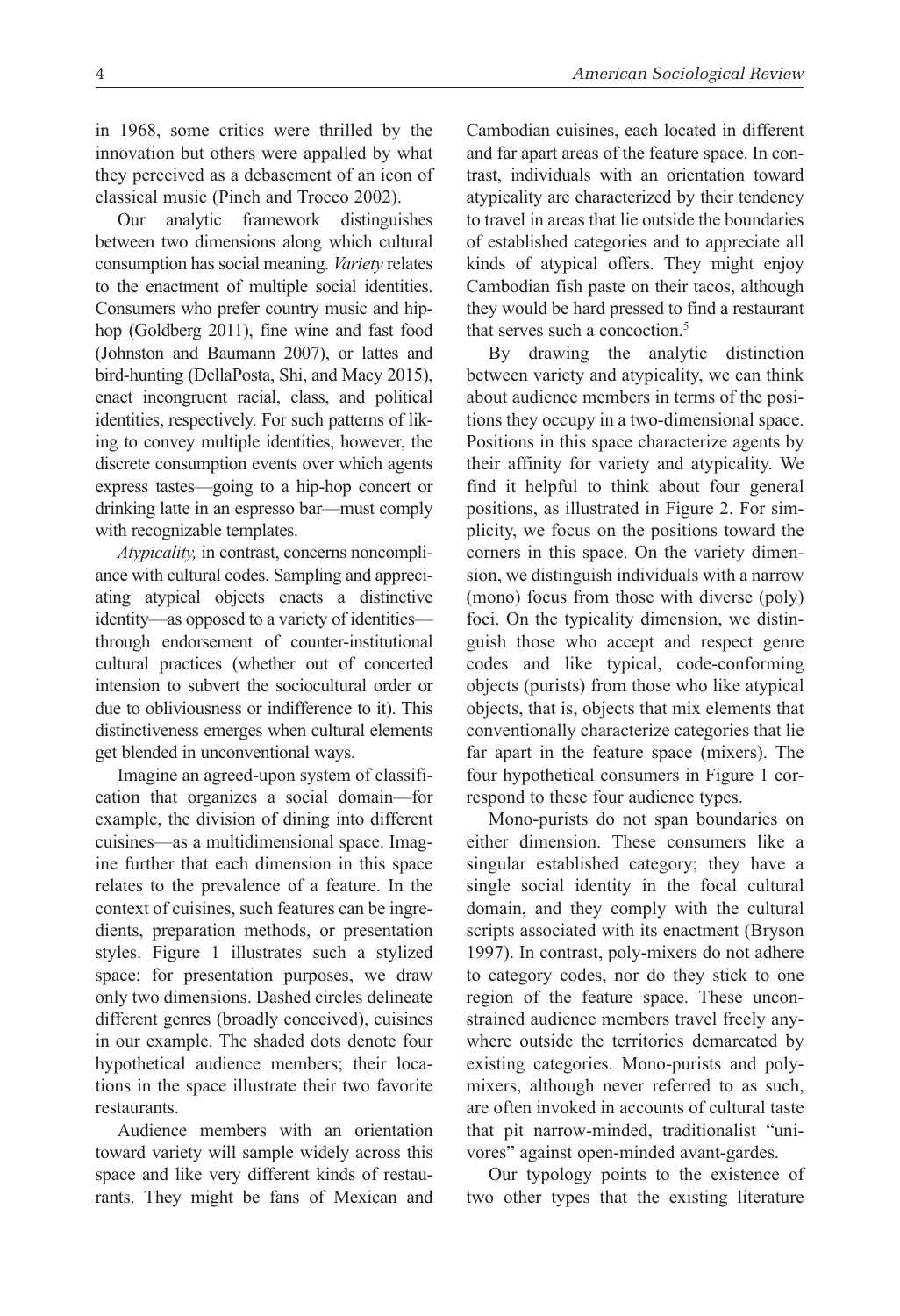

Feature A

#### **Figure 1.** Stylized Feature Space

*Note:* Dashed circles represent recognized categories (cuisines); shaded dots represent favorite restaurants of four (types of) audience members.



**Figure 2.** Typology of Audience Positions in Two-Dimensional Space Defined by their Liking for Variety and Atypicality

overlooks. Poly-purists like to sample broadly, but only within the confines of established categories. They enact multiple identities, but they are averse to defying cultural codes. Mono-mixers are their mirror image. These consumers operate in the uncharted hinterland outside genre boundaries but stay relatively local. Unlike poly-mixers, they prefer a particular, albeit not-yet-categorized, form of genre fusion.

Current research treats tastes for variety and atypicality interchangeably. Consequently, it conflates consumer types that are not monopurists—namely mono-mixers, poly-purists, and poly-mixers—into one overarching construct: the omnivore. In fact, quantitative work on consumer preferences typically uses survey data to generate scales of omnivorousness by counting the number of cultural genres a respondent likes or consumes. These scales are often interpreted *as if* they were measuring taste for atypicality (e.g., Bryson 1996; Elchardus and Siongers 2007). But because the survey questions orient respondents toward categorical prototypes, these scales effectively tap one's proclivity for *variety*.<sup>6</sup> Thus, although additive scales are assumed to proxy the cosmopolitan, inclusive, and boundary-subverting "sociopolitical orientations characteristic of omnivores" (Fishman and Lizardo 2013:217), in reality, the vast majority of empirical work on the topic distinguishes only the variety of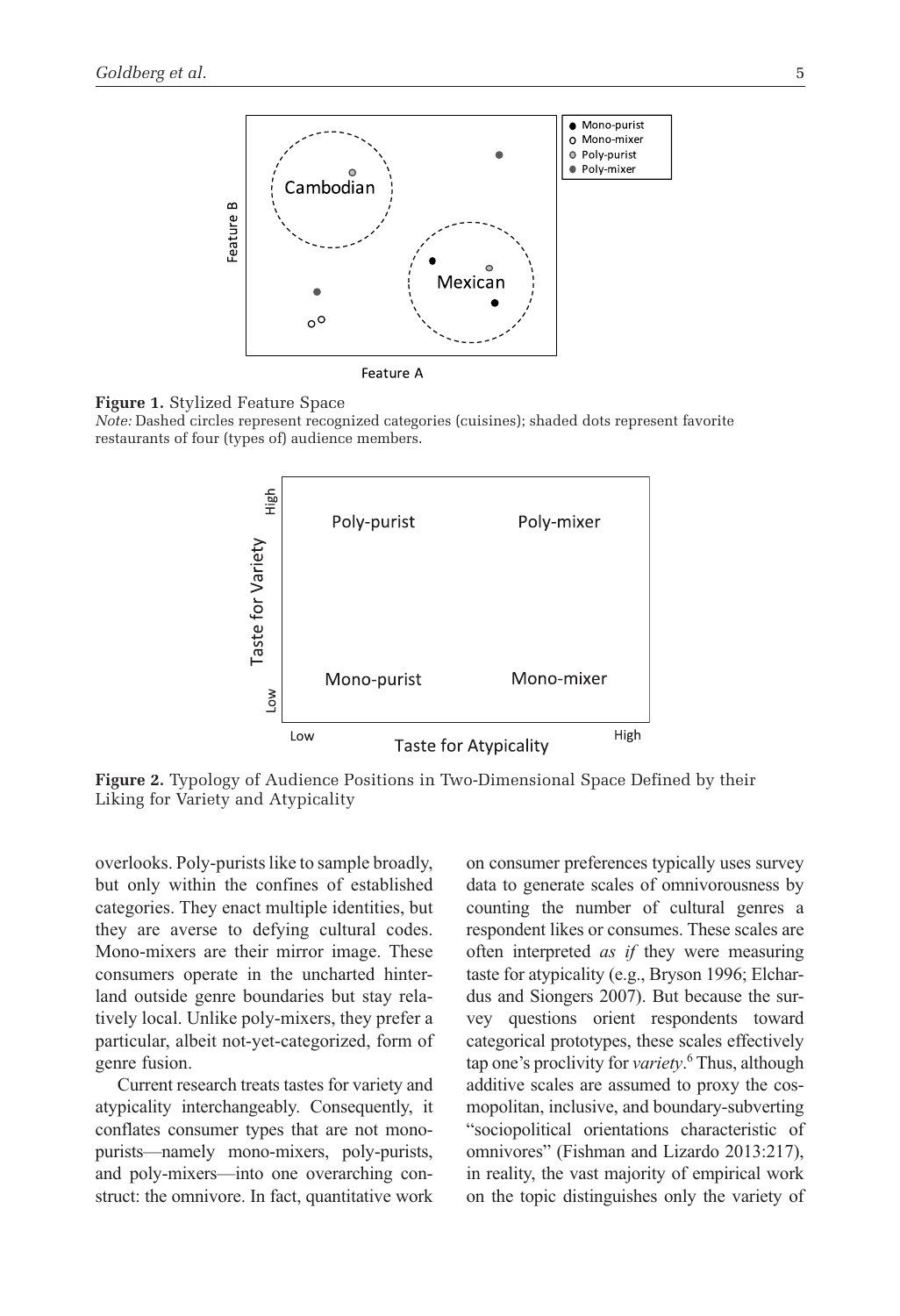genres sampled and liked. This work cannot discriminate on the "purist/mixer" dimension.

# **WHO REJECTS BOUNDARY-SPANNING OBJECTS?**

If boundary spanning comes in a variety of flavors, what kinds of audiences should we expect to be most open-minded about, or resistant to, cultural innovation? In line with previous research, we think of cultural innovation as a quality that emerges from actions that combine elements of otherwise disconnected cultural codes (Fleming 2001; Nelson and Winter 1982; Phillips 2013; Ruef 2002). Think again of *Switched-On Bach* as an example of such cultural novelty. The release of the album was, in the words of celebrated classical pianist Glenn Gould, "one of the most startling achievements of the recording industry," one that would fundamentally transform rock, pop, and classical music and inspire scores of pop and electronic renditions of classical masterpieces (Pinch and Trocco 2002:131). Whom would we expect to be most hostile to this novel musical crossover? Connoisseurs of classical music enraged by its supposed trivialization of the genre? Synthesizer enthusiasts unhappy with the mundane use of this new technology? Or perhaps consumers of both types of music who were uncomfortable with this unholy mixture between different musical traditions and identities?

Put differently, how does receptiveness to atypicality relate to an orientation toward variety? Existing studies point in opposing directions. On the one hand, work in the omnivore-studies tradition, as noted earlier, tends to regard a taste for variety as the expression of cultural open-mindedness. Johnston and Baumann (2007), for example, link the expansion of repertoires of food critics and writers in recent years with a process of cultural democratization. Indeed, the erosion of the relevance of genre boundaries among culinary elites was, at least in part, catalyzed by the counterinstitutional currents in Western societies of the late 1960s (Rao, Monin, and Durand 2003). Scores of studies on omnivorousness similarly

appear to assume, mostly implicitly, that an appreciation of variety is the empirical signature of an underlying resistance to cultural rigidity (for critical discussions, see Atkinson 2011; Lahire 2008; Ollivier 2008; Savage and Gayo 2011). According to this line of research, cultural breadth is more prevalent among cultural elites, such as individuals with a college education. College graduates are more likely to espouse liberal ideologies and express tolerance toward cultural noncompliance. It stands to reason, then, that people who consume multiple types would also appreciate genre hybridity.

But an appreciation for diversity can also function as an identity claim, an enactment of a social boundary. Recent research in cultural sociology interprets cultural breadth as a social resource (Erickson 1996) and as a form of cultural capital that marks elite status (Khan 2012). In that reading, omnivorousness has become an exemplary manifestation of what Bourdieu (1984) terms "distinction" (Lizardo and Skiles 2012). Research in this tradition assumes that cultural tastes signal one's social status, and exclusionary cultural dynamics reproduce social inequalities. People at the top of the social hierarchy therefore have strong incentives to maintain these symbolic boundaries (Lamont and Molnár 2002; Lena 2012; Phillips 2013).

Perspectives regarding omnivorousness as open-mindedness and as distinction-seeking seem antithetical to one another if one regards boundary spanning as a singular (unidimensional) phenomenon. Our analytic framework challenges this assumption and diffuses the tension between these seemingly contradictory views. If liking variety and atypicality are different ways to span boundaries, as we argue, then a taste for variety does not inherently imply openness to disruption of cultural codes. Polypurists embody this duality. On the one hand, they prefer typical objects. But, unlike the seemingly narrow-minded mono-purists, they exhibit a familiarity with and preference for a variety of cultural categories. They span boundaries on one dimension but not on the other.<sup>7</sup>

In fact, we hypothesize that poly-purists can best recognize and least appreciate code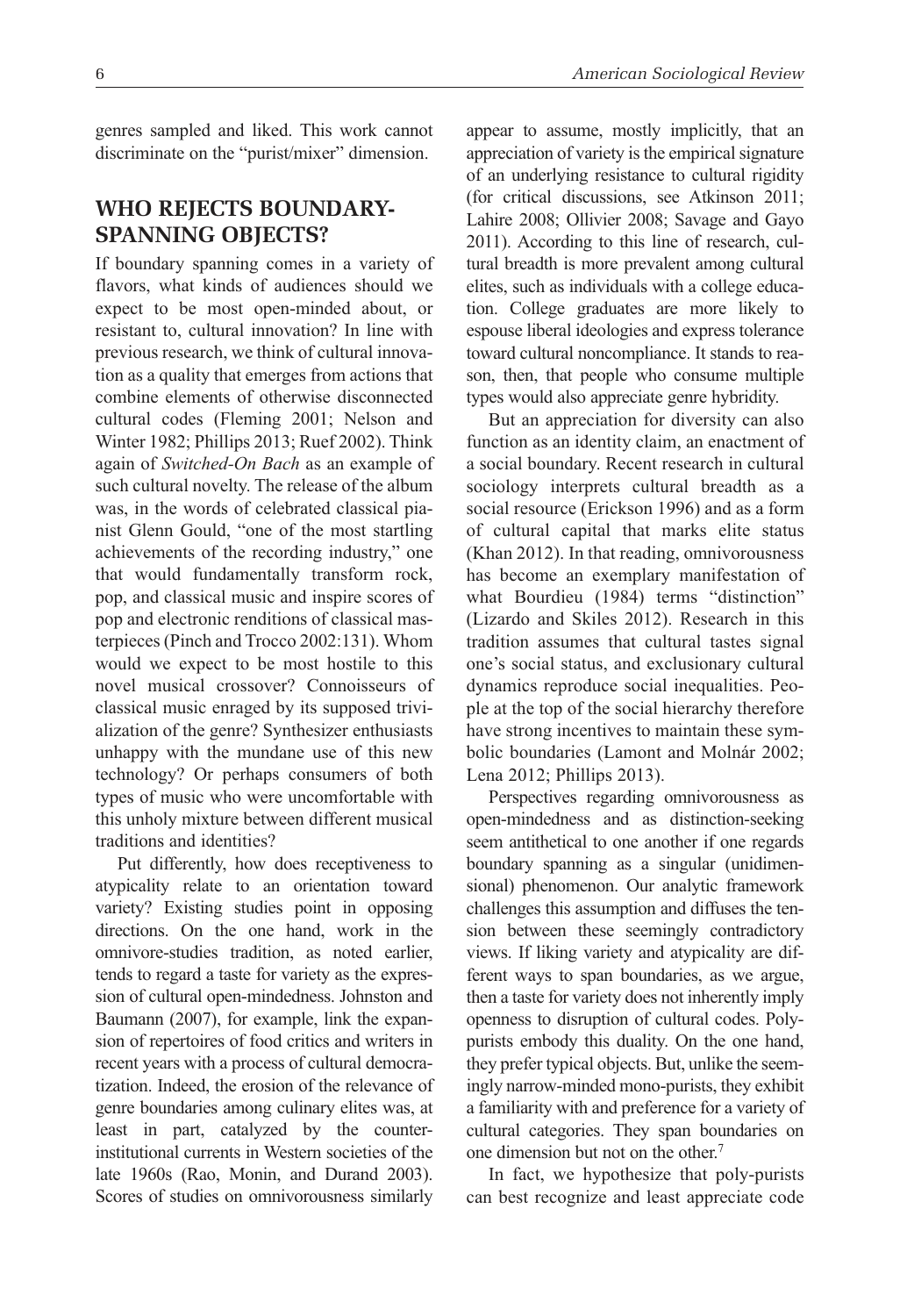disruption. We posit that this pattern results from complementary, but independent, social and cognitive processes. Our argument has two parts. First, we argue that poly-purists are socially motivated to protect genre boundaries. Seeking distinction through the appreciation of variety can yield the desired result only to the extent that others can distinguish various genres. Enacting this form of omnivorous identity requires that others associate the focal actor with multiple institutionalized identities. In other words, signaling an appreciation for cultural variety requires the maintenance of genre boundaries. Indeed, empirical investigations find that consumers with broad cultural likes also tend to prefer legitimated cultural forms (Bryson 1996; Savage and Gayo 2011; Warde et al. 2008). The seeming democratization of the culinary field, for example, has been mostly confined to codified cuisines that connote authenticity or exoticism through their categorical purity (Johnston and Baumann 2007). In a social environment in which omnivorousness carries a cachet—which is often the case in contemporary Western societies (Chan and Goldthorpe 2007; Peterson and Kern 1996) individuals who adopt a multivocal identity have incentives to resist cultural boundary subversion, which can lead to devaluation of their multicultural capital.

Second, we assume that agents generally sample disproportionately in regions of the cultural space close to areas they know they will like. Because poly-purists are socially motivated to consume a broad variety of genre-conforming objects, we expect them to gain broad knowledge of genre codes, and therefore be able to recognize pure types when they see them. Compared to other consumer types, who either sample narrowly or are less attuned to genre codes, poly-purists are most likely to identify hybrid offerings as instances of several genres, rather than simply as unfamiliar types. As experimental research across a variety of domains demonstrates, the closeness of an object to a prototype increases its cognitive fluency, and consequently its positive valence (Alter and Oppenheimer 2009;

Oppenheimer and Frank 2008; Reber, Schwarz, and Winkielman 2004). The opposite holds as well: objects perceived as mixtures of familiar but incompatible categories require greater cognitive effort to make sense of than objects that are unrecognizable in familiar categorical terms. By virtue of their extensive knowledge, poly-purists are therefore most likely to perceive a random atypical object as a disfluent instantiation of two or more types. Not only are they socially driven to protect categorical boundaries; they are also cognitively at highest risk of experiencing negative (or at least less positive) affective reactions to objects that fall between genres.

To summarize, we argue that the effect of a taste for variety on the appeal of boundaryspanning (atypical) objects runs opposite to what research on the omnivore thesis tends to assume. We explore this issue in two forms, the first concerns the effects of the quantitative measures:

*Hypothesis 1:* Appreciation for boundaryspanning (atypical) objects decreases with a taste for variety, once one accounts for taste for atypicality.

The second approach examines the claim that the two dimensions do not have simple additive effects on appreciation for atypical objects. Here we cast the prediction in terms of the effects of positions in the four-fold typology on appreciation of atypical objects. We expect poly-purists to be most protective of genre boundaries:

*Hypothesis 2:* Compared to the three other audience types, poly-purists are most likely to reject boundary-spanning (atypical) objects.

# **LOCATING AUDIENCE MEMBERS AND OBJECTS IN CULTURAL SPACE**

### *Our Analytic Approach*

To distinguish between variety and atypicality, we depart from current practice in cultural sociology in three important ways. First, we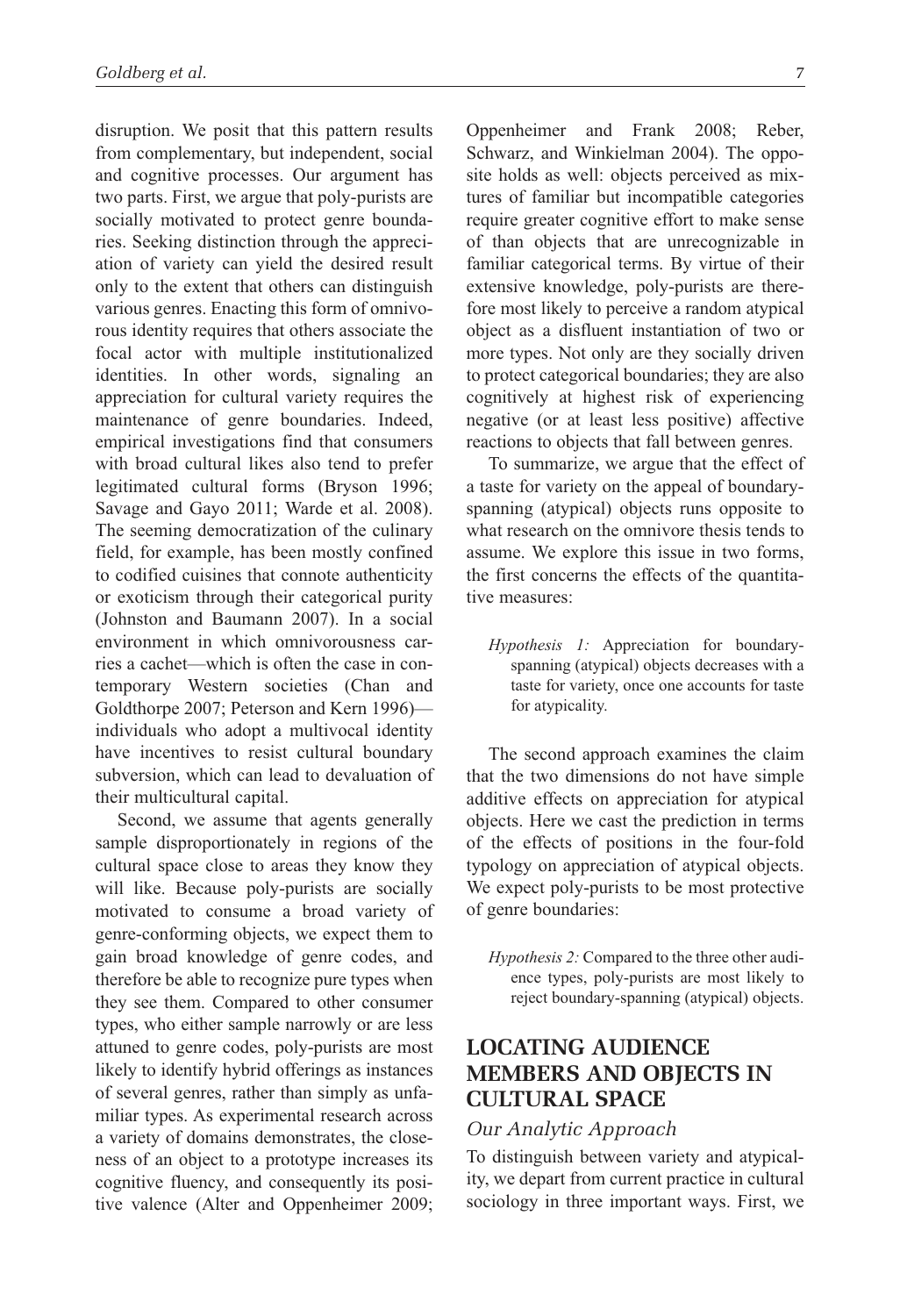shift from thinking of consumption of genres to consumption of discrete *objects* such as a film or a restaurant meal. The extant literature on omnivores merely counts the number of genres consumed by an individual. So the profile of affiliation is composed of binary affiliation scores with genres. The problem is that many cultural objects get classified as belonging to more than one genre (see Hsu 2006). This leads to a complication that has not yet been addressed in cultural sociology: how should one deal with multi-genre offerings? Suppose that an audience member reports attending and liking the rock-opera *Tommy.* Should we code this as participation and positive evaluation of both opera and rock? Then this profile of consumption/ evaluation would be indistinguishable from that of another agent who attended a performance of *Rigoletto* and one by Bruce Springsteen. Using our terminology, an analysis at the genre level would conflate audience members' orientation toward variety with their orientation toward atypicality.

Second, we build our analysis on an explicit geometric representation of cultural space. Consistent with the illustration in Figure 1, we think the meaning of spanning depends on the distances between genres in a cultural space. For example, a consumer who dines at Cambodian and Vietnamese restaurants spans a shorter distance than someone who dines at Cambodian and Mexican restaurants, even though the count of genres consumed is two in each case. Constructing this kind of representation requires that we analyze genres and objects in a way that accounts for the structure of genres and the distances between them (Kovács and Hannan 2015; Lizardo 2014; Pontikes and Hannan 2014).

To incorporate category distances, we follow the co-occurrence approach. Kovács and Hannan (2015) propose that the relatedness of categories gets reflected in their tendency to co-occur in systems of classification (Gärdenfors 2004; Widdows 2004). For example, if films categorized as Western also tend to be categorized as drama, then these genres have more similar meanings than pairs that do not

tend to co-occur (e.g., Western and comedy). Such a frequentist approach enables researchers to map out the relationships among genres as they cohere in sociocultural space. Genres that rarely co-occur with one another sit on two different sides of a cultural hole (Lizardo 2014; Pachucki and Breiger 2010). This is because only a few objects—movies in this example belong to both. The procedure relies on the assumption that co-occurrence maps to similarity and similarity maps to distance.

Suppose the language of the relevant domain contains a set of labels for objects denoted by  $\mathcal{L}$ . Some agent, often a market intermediary such as a website curator or regulator, assigns a set of labels to each object. We use a simple and widely used measure of category similarity proposed by Jaccard (1901), which takes into account the prevalence of categories in question.<sup>8</sup> The Jaccard similarity of a pair of labels amounts to a simple calculation on their extensions.<sup>9</sup> Let **i** denote the extension of  $l_i$ , the set of objects labeled as  $l_i$ . Then the similarity of labels  $l_i$  and  $l_j$  is given by the ratio of the number of objects categorized as both  $l_i$  and  $l_j$  to the number categorized as  $l_i$  and/or  $l_j$ . Formally, if  $\left| i \bigcap j \right|$  denotes the size of the set of objects categorized as both  $l_i$  and  $l_j$  and *i*∪*j* denotes the size of the set of objects categorized as  $l_i$  and/or  $l_j$ , then

$$
J(i,j) = \frac{|i \bigcap j|}{|i \bigcup j|} \tag{1}
$$

This index takes values in the [0,1] range, with 0 denoting perfect dissimilarity and 1 denoting perfect similarity.

A basic intuition, backed by extensive research in cognitive psychology, holds that similarity and distance are inversely related. Following the foundational work of Shepard (1987) (see also Chater and Vitányi 2003; Tenenbaum and Griffiths 2002), we posit a negative exponential relationship between perceived sociocultural distance and similarity:

$$
\operatorname{sim}(i, j) = \exp\bigl(-\gamma d(i, j)\bigr), \gamma > 0. \qquad (2)
$$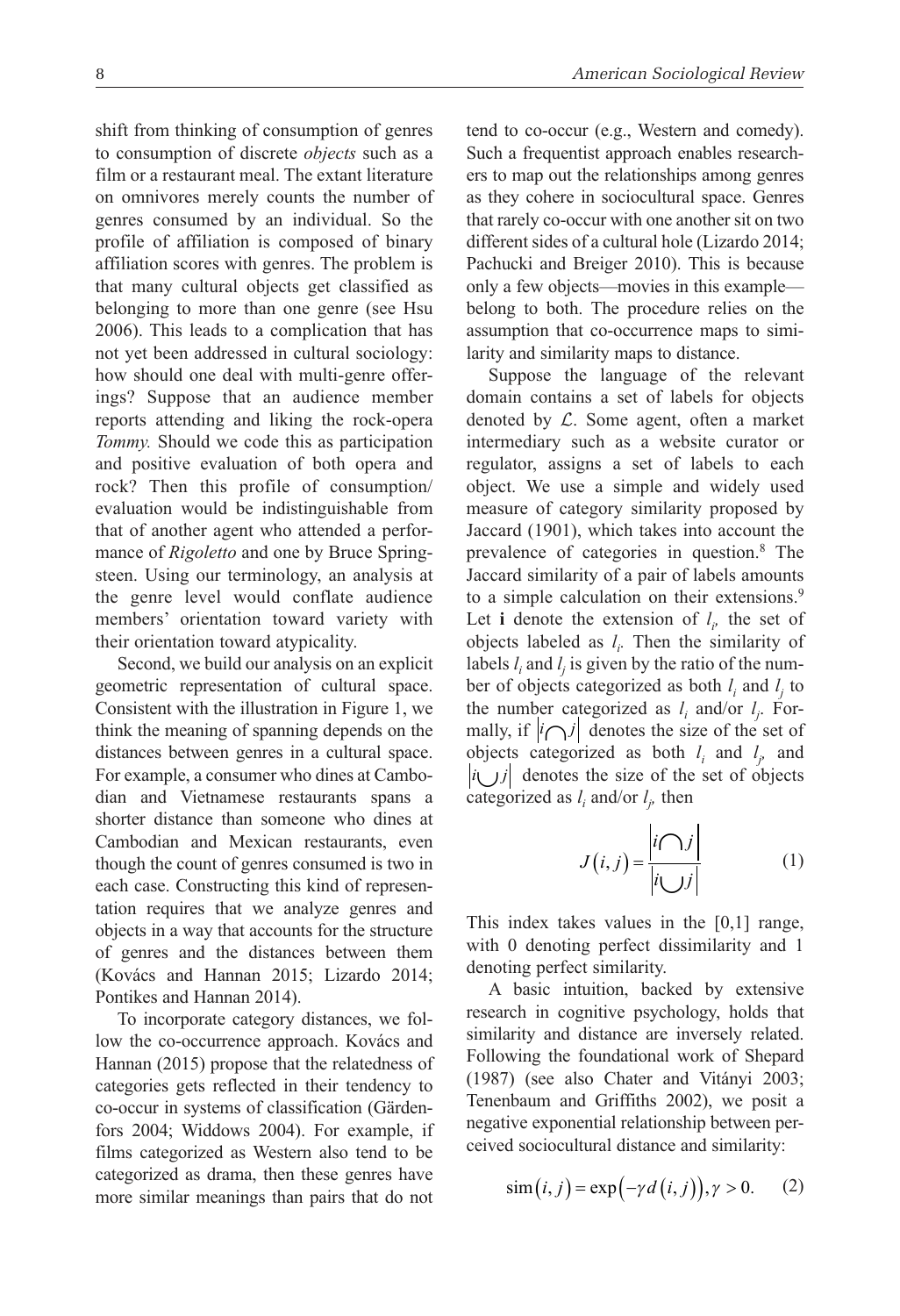Thus, the distance between two labels  $l_i$  and  $l_j$ is derived as follows:

$$
d(i,j) = -\frac{\ln(J(i,j))}{\gamma} \tag{3}
$$

For example, our dataset on restaurants contains nine restaurants labeled as Malaysian and 11 labeled Singaporean. Four receive both labels. The similarity between Malaysian and Singaporean in these data is  $4/(9 +$  $11 - 4$ ) = .25. With  $\gamma$  in Shepard's law (Equation 3) set to .5, the distance between these genres is 2.78.

Finally, our analyses distinguish between consumers' seeking and taste behaviors, namely, between the sets of objects they sample, and how they evaluate them. The latter invariably depends on the former, that is, one can only (credibly) evaluate an object one has actually sought. Several implications can be derived from this distinction, yet they lie mostly outside the scope of this article. One implication has special relevance for our empirical exploration: measurement of a consumer's taste profile inherently depends on the objects sampled. For example, a restaurantgoer who only samples and likes typical Cambodian restaurants differs from one who samples many restaurant types but likes only typical Cambodian. To account for this, we develop measurements for consumers' tendencies to seek and appreciate taste variety and atypicality. We include both measures in our models, such that we estimate the effects of taste controlling for one's sampling of objects.<sup>10</sup>

#### *Conceptualizing Atypicality*

What does it mean for an object to be atypical in a cultural domain? We address this question by building on a geometric model of conceptual space (Gärdenfors 2004; Kovács and Hannan 2015; Pontikes and Hannan 2014; Widdows 2004). This model treats concepts as subsets of a multidimensional space of domainrelevant features. These subsets contain the prototypes of the concept. The probability that an object gets assigned a category label depends on its distance from the nearest prototype, its typicality of that concept. Due to the probabilistic nature of categorization, the set of objects that an agent assigns to a category generally exhibits variations in typicality.

The basic model assumes knowledge of distances of objects from prototypes and thus of typicality. Recent research on categories in markets works in contexts where the analyst does not observe distance but instead observes the categorization decisions. This is the case with our data. We see the list of category labels that get assigned to each object, for example, which film genres get assigned to each film. Inference in such settings is most straightforward when we assume that an object assigned only one label is more typical of the associated concept than is an object that gets assigned more labels. In other words, this line of research assumes that assignment of multiple labels to an object signals that its position in the feature space lies between the concepts applied. A multi-category object is atypical of each of its labels.

Here we sketch this approach. We begin with a binary label-index function  $l(i, x)$  that equals one when the label *i* applies to the object *x*. Furthermore, let  $l_x = \{i | l \ (i, x) = 1\}$ denote the set of labels applied to object *x.* An object whose categorization vector has a single entry of one and is zero elsewhere is prototypical of a single category. Such objects are easy to perceive and interpret. As the number of label assignments in the vector increases, the object becomes more atypical of each assigned category and therefore more difficult to interpret.

The magnitude of atypicality grows not only with the number of labels assigned, but also with the distance among them. We use the measure of overall atypicality proposed by Kovács and Hannan (2015). We define the atypicality of an object as a function of the average pair-wise distance between the labels it gets assigned. So we learn, say, that Francis Ford Coppola's film *The Godfather* is classified simply as crime and drama. Its atypicality depends on the distance between these two labels.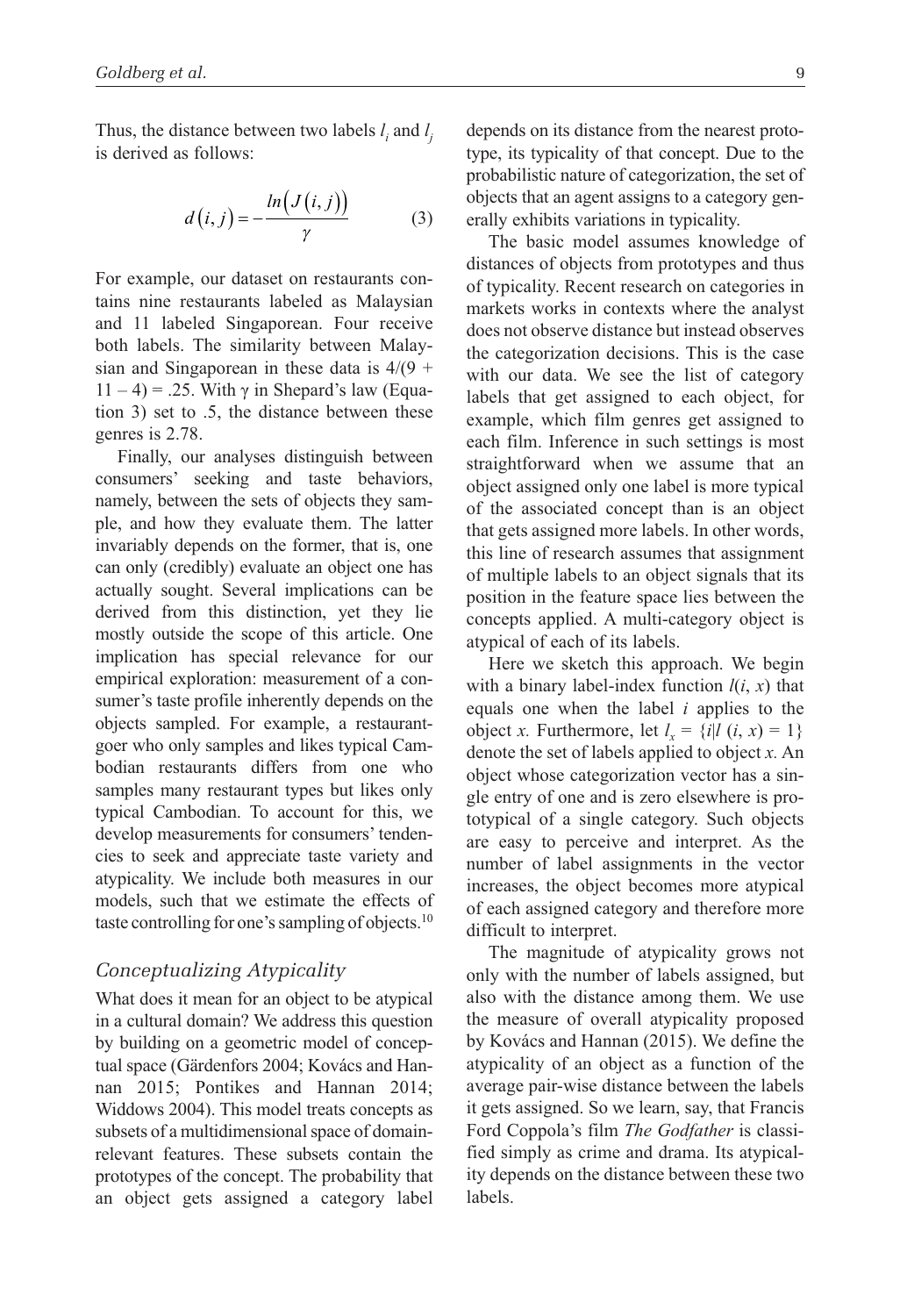First, we introduce a notation for the sum of the distances between the labels assigned to object *x:*

$$
D(x) = \sum_{i \in l_x} \sum_{j \in l_x} l(i, x) l(j, x) d(i, j). \quad (4)
$$

An object's atypicality is given by

$$
A(x) = 1 - \left(\frac{1}{1 + \frac{D(x)}{(|l_x| - 1)}}\right) \text{ if } |l_x| > 1, \quad (5)
$$

and it equals zero if only one label is applied, that is,  $|l_x|$  =1 (where  $|\cdot|$  denotes the size of a set). We use average pairwise distance in forming the definition, as opposed to the total or average distance between labels, because we want the measure to be sensitive to the number of categorical labels assigned to the object and to the overall distance between them. As Kovács and Hannan (2015) demonstrate, the definition in Equation 5 satisfies these criteria.<sup>11</sup> We now can show that the geometric representation allows the distinctions needed for a deeper analysis of boundary spanning.

*Atypicality seeking.* Atypicality-seekers tend to sample highly atypical objects, as defined earlier. Let *Sxy* denote a binary variable that equals one if agent *y* samples object *x* and equals zero otherwise, and let  $S_y = \{x \mid S_{xy} = 1\}$ denote the set of objects sampled by *y*. We take the average of the overall typicalities of all objects consumed by the focal consumer to assess how much the agent seeks atypicality:

$$
SA(y) = \frac{1}{|s_y|} \sum_{x \in s_y} A(x).
$$
 (6)

*Taste for atypicality.* Next we incorporate valuation to measure preference for atypical objects. Let  $\alpha(x, y)$  denote the expressed appeal of object *x* to audience member *y.* We assert that people have a taste for atypicality if they especially like category-spanning objects. We derive this measure by calculating the average atypicality of the set of objects a person consumes, weighted by the ratings the respondent provides:

$$
TA(y) = \frac{1}{|s_y|} \sum_{x \in s_y} \alpha(x, y) A(x). \tag{7}
$$

Note that our measure of taste for atypicality depends on the agent's sampling behavior. The more an agent samples typical objects, the lower the atypicality taste measure, irrespective of whether the agent likes or dislikes these objects (because these objects are typical). We conducted a series of additional analyses that demonstrate that this operationalization does not bias our results. We discuss these analyses in the online supplement.

#### *Conceptualizing Variety*

Next we propose parallel measures of variety. Consider, for example, two audience members: one has sampled one action and one romance-and-action movie, and the other has sampled one romance and one action movie. Which one seeks more variety? And, if they liked the two movies they sampled, which one has a greater appreciation for variety? If we simply count the number of genres in each sample, the two do not differ. Our intuition suggests that the scenarios do differ, because the distances between the individual members of the two pairs of movies differ. A romanceand-action movie is closer to a pure action movie than is a pure romance. We build this kind of distance notion into our formal representations of orientations to variety.

We propose that variety seeking can be understood as the average distance between the objects consumed, and that a taste for variety means liking pairs of objects that stand far apart in the cultural space. An important complication arises. A sample of objects can be associated with genre sets of size greater than one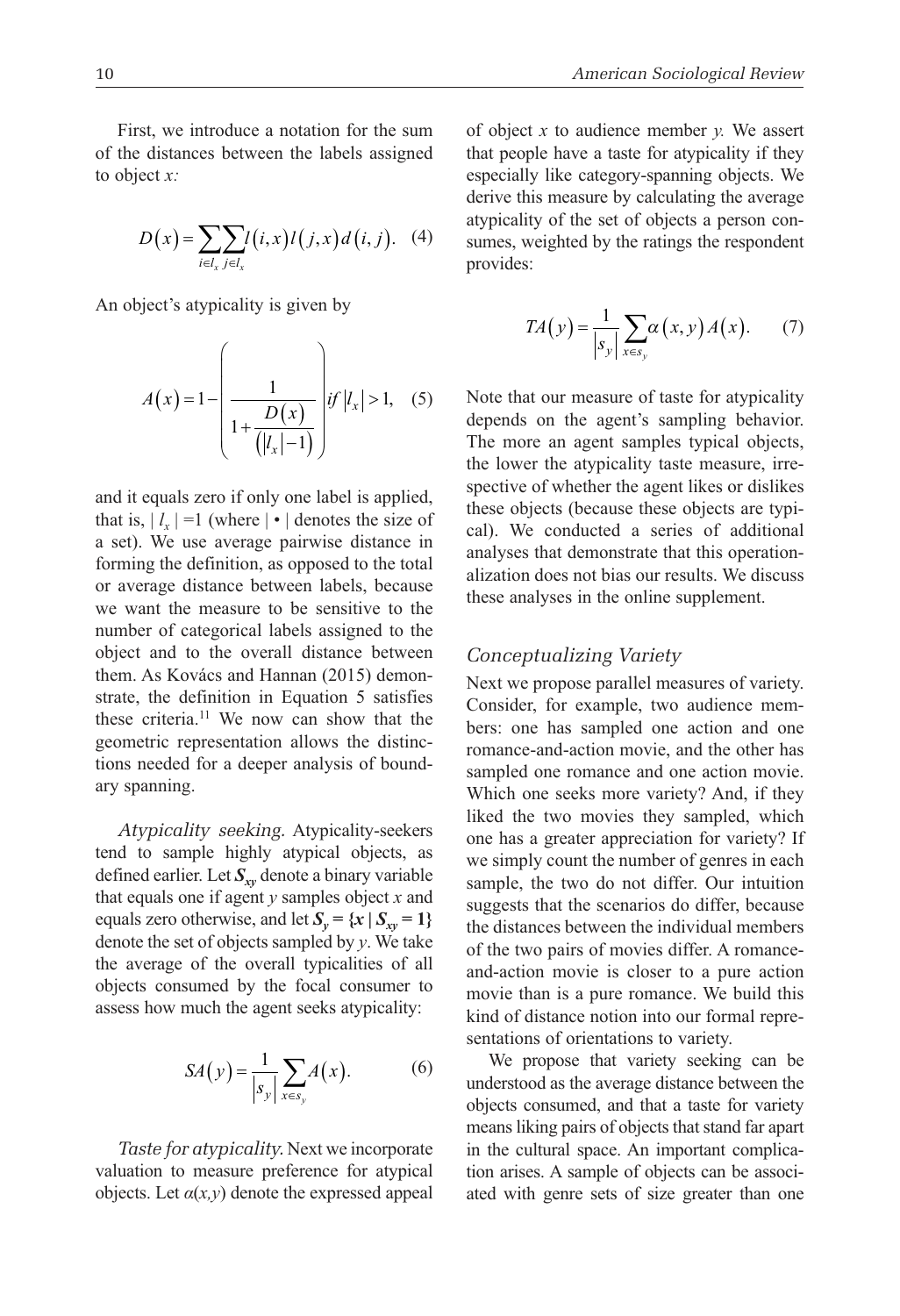

**Figure 3.** Two Labeled Restaurants in a Sociocultural Label Space

when an object has multiple categorical assignments. So constructing appropriate measures for orientations to variety involves measuring distances between *sets* of varying sizes.

The most widely used measure of the distance between sets is Hausdorff distance (Burago, Burago, and Ivanov 2001), which sets the distance between two sets to the maximal of the shortest pairwise distances between members of the two sets. Consider two restaurants, *A* and *B,* illustrated in Figure 3. Each restaurant is assigned a set of labels. These labels are located in a hypothetical sociocultural space (for simplicity, we draw a two dimensional space). The Hausdorff distance between the two restaurants is the distance between Mexican and Thai, the greatest distance between a label in one set and the closest label in the other set.

The standard Hausdorff distance presents a problem for cultural analysis because it takes only the farthest label into account. Imagine a third restaurant labeled only Mexican. The Hausdorff distance between this restaurant and restaurant *A* would be as great as the distance between restaurants *A* and *B.* This seems counterintuitive, given that restaurant *B* mixes Mexican cuisine with other cuisines that are much closer to restaurant *A*'s cuisines.

We therefore use a variant of the Hausdorff measure, first introduced in Dubuisson and Jain (1994). This modified Hausdorff distance calculates the *average* of the distances between all the categories of one set and the closest category in the other set: and it defines the distance between a pair of sets as the maximal of these two averages. Let  $J'(A, B) = \frac{1}{|A|} \sum min (d(a, B))$ ∈  $h'(A, B) = \frac{1}{|A|} \sum_{a \in A} min(d(a, B))$  $(a, B) = \frac{1}{|A|} \sum min(d(a, B))$  be the aver-

age within set *A* of the minimum (point-toset) distances to *B.* Then the modified Hausdorff distance, which measures the distance between the label sets *A* and *B,* can be written as follows:

$$
H'(A, B) = \max(h'(A, B), h'(B, A)).
$$
 (8)

*Variety seeking.* We build our measure of variety seeking on distance in cultural space. We measure an agent's tendency to sample for variety as the average of the pairwise distances among the objects sampled:

$$
SV(y) = \frac{1}{|s_{y}||(|s_{y}|-1)} \sum_{x \in s_{y}} \sum_{x' \in s_{y}} H'(x, x'). \quad (9)
$$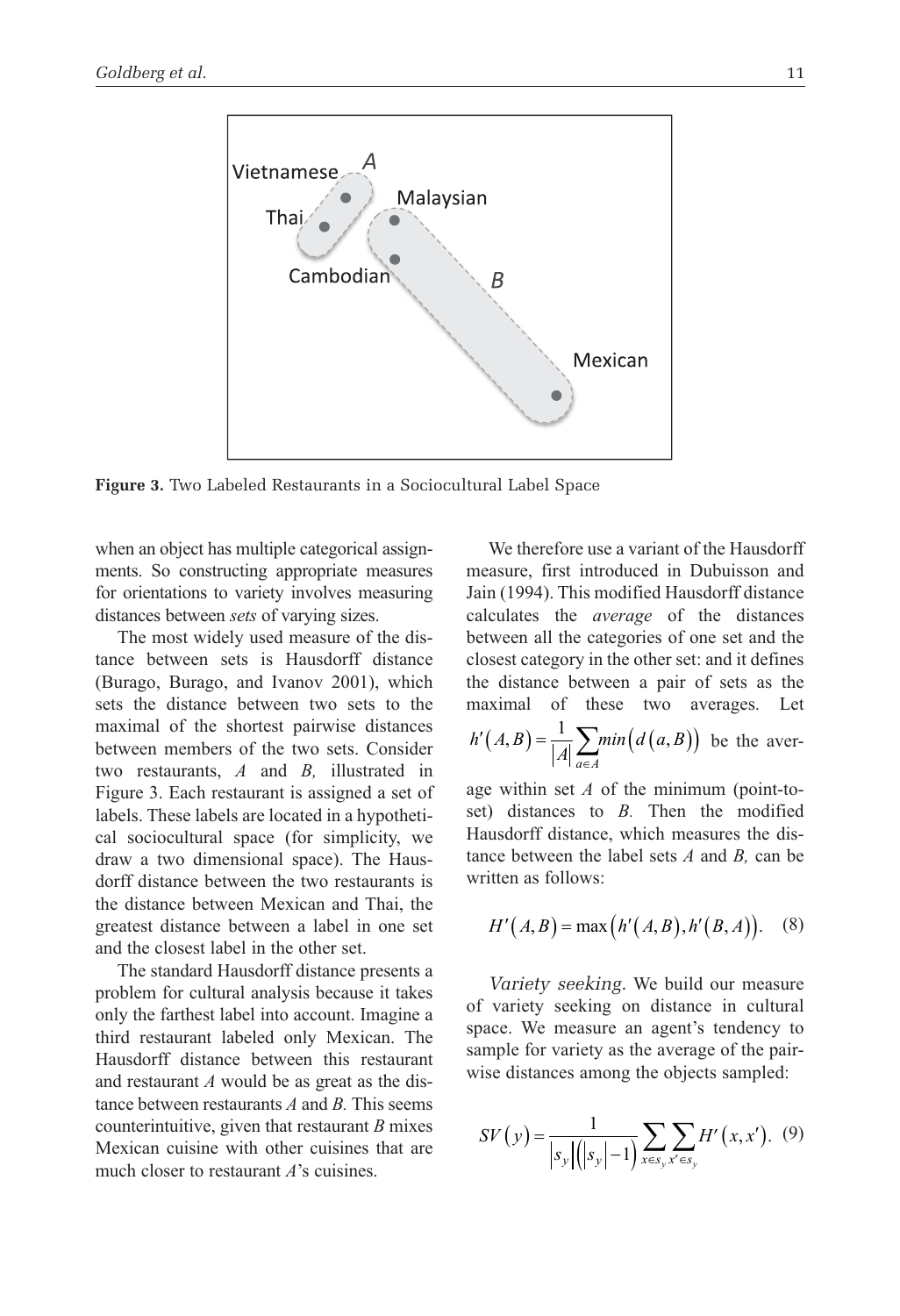*Taste for variety.* Similarly, a taste for variety means liking a wide range of objects and genres.<sup>12</sup> Specifically, we propose that audience members have a strong taste for variety when they especially like pairs of items that stand far apart in the space of the domain. We represent this intuition formally as follows:

$$
TV(y) = \frac{1}{|s_y|(|s_y|-1)} \sum_{x \in s_y} \sum_{x' \in s_y} \alpha(x, y)
$$

$$
\alpha(x', y) H'(x, x').
$$
 (10)

#### *Empirical Settings*

We test our hypotheses in two empirical settings: film and food. Data on consumers' evaluations of films come from the online DVD rental and streaming service Netflix, and data on evaluations of restaurants come from the review website Yelp. We chose these two domains for several reasons. First, both settings present users with broadly agreedupon classification systems, namely, genre in films and cuisine in food. Second, both systems of classification are social constructions (Baumann 2007; Zerubavel 1997). Third, displays of film and food consumption are communicative acts that serve as performances of identity (Anderson 2005; DiMaggio 1987; Ferguson 2014).

The two settings differ in three important ways. First, genre boundaries are more pronounced for the food domain than for film (as demonstrated by label distributions, as we will discuss). Not only are different types of cuisines served in different types of restaurants, the same movie theater screens multiple types of film. Moreover, genre distinctions in food are strongly essentialized by their practitioners as an objective reality rooted in nature (Douglas [1966] 2003).

Second, whereas the cost of film consumption rarely varies within a given geographic region, restaurant meals vary dramatically by price. As we will discuss, price variance in dining affects how social status can be enacted through food consumption.

The sites from which we collected data also differ in at least one important way. Movie reviews are private on Netflix, but reviews on Yelp are public. Hence, Yelp users are more directly subject to social influence and reputation management pressures, although previous research finds that Netflix users' consumption behaviors are also driven by identity concerns (Milkman, Rogers, and Bazerman 2009). Overall, given these differences, whatever commonalities we find across the two domains should serve as strong evidence for the generalizability of our findings to domains that are structured by socially constructed systems of classification.

*Movie reviews.* Our first dataset contains movie ratings from Netflix, which we downloaded from the Netflix Prize website (http:// www.netflixprize.com) in January 2009.<sup>13</sup> The dataset comprises 100,480,507 ratings, provided by 480,189 unique users to 17,770 unique titles. Reviewers are identified solely by a unique numerical identifier. Titles are similarly identified by a numerical identifier in the dataset. Each data point is a quadruplet containing the user-id, title-id, date of rating, and rating.

A separate dataset provided by Netflix contains additional title identifiers: a textual string corresponding to the title, and a number corresponding to year of production. The original data do not contain any additional identifying information. Because the title by itself does not distinguish films from television shows, we did a complicated merge with data on films from the Internet Movie Database (IMDB) to identify the films in the Netflix data and to associate film characteristics, notably genre labels used by IMDB (as well as additional data used as controls in our models).<sup>14</sup> Overall, we identified 9,817 unique film titles. To reduce computation intensity, we randomly selected 20,000 unique reviewers (of films) for this analysis and sampled all of their film reviews. This yielded 3,641,961 reviews of 9,768 films.

*Restaurant reviews.* We analyze reviews on Yelp of restaurants in Los Angeles and San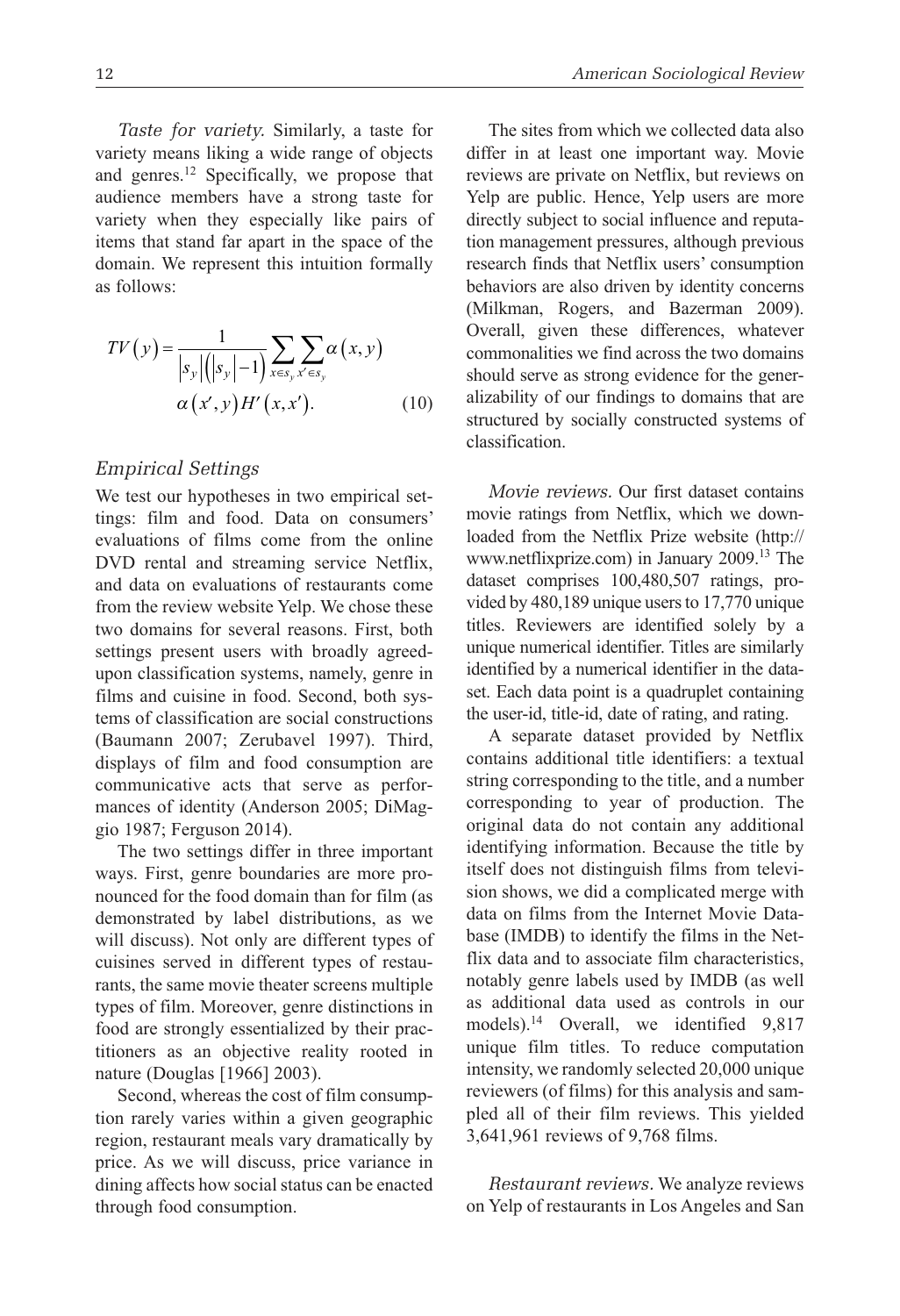Francisco. Our observation period runs from October 2004 through September 2011. The Los Angeles sample contains 617,141 reviews of 8,131 restaurants, written by 57,211 reviewers. The San Francisco sample contains 767,268 reviews of 3,976 restaurants, written by 59,473 reviewers.<sup>15</sup>

Yelp categorizes producers in 397 categories, grouped into 22 super-categories, such as restaurants and financial services. The category labels appear prominently on the website. Our data include all the organizations in Los Angeles and San Francisco that Yelp assigned at least one genre in the restaurant domain. Restaurants receive very frequent reviews, and they are distributed over a broad diversity of categories. Some labels concern food genres, such as various ethnic/national cuisines (e.g., American [traditional] or Basque). Others refer to the mode of service, such as buffet or food stand. Still others pertain to key ingredients or dishes, such as burgers, chicken wings, and seafood, and some refer to food codes, such as, halal, kosher, and vegan.

#### *Measurement*

The dependent variable is the rating given by an audience member to a film or restaurant. In both datasets, ratings range from 1 to 5, in full integer increments, with 5 being the most positive rating.

For object atypicality, we use the labels assigned to films by IMDB and to restaurants by Yelp. Films tend to get assigned more genres than do restaurants (see Table 1). Note that only about one quarter of the restaurants, but nearly 80 percent of the films, are assigned more than one label. No doubt much of this difference reflects the existence of the drama genre, the source of many of the other genres in the domain. Here we see a marked advantage of our distance-based approach. Drama is close to most other genres; it is lenient in Pontikes's (2012) terms. Its nearness means it does not have much influence on the calculation of typicalities. The situation would be dramatically different if we were to use the prior approach of merely counting the number

| <b>Table 1. Distribution of Number of Genre</b> |
|-------------------------------------------------|
| Labels Applied to Films and Restaurants         |

| Number of Labels | Films | Restaurants |
|------------------|-------|-------------|
| One              | 21%   | 73%         |
| Two              | 33%   | 24%         |
| Three            | 27%   | $3\%$       |
| Four or more     | 18%   | $.1\%$      |

of genres applied to an object. Taking account of distance makes the two empirical settings more comparable.

For the sampling and taste variables we must use some kind of temporal span. We chose moving windows, and we calculated our measures for each rating/sampling event using the reviewer's observed behavior over the previous *n* rating/sampling events. With this kind of specification, seeking and taste measures vary for individuals across time. In the results presented here, we set the size of the window to  $n = 20$  for films and  $n = 10$  for restaurants.<sup>16</sup> This means we use information on reviews only for reviewers of at least 21 films or 11 restaurants.

Consistent with the typology depicted in Figure 2, we used our measures of taste for variety and atypicality to locate reviewers in the four quadrants at each time point. We determined quadrant assignments by whether a reviewer's levels of taste for variety and atypicality (during the preceding time window) fall above or below the median level of the respective measures in the full audience. To avoid overweighing active reviewers, we calculated these medians by averaging the two measures for each reviewer and then determining the median average level for each measure. We distinguish between reviewers below the median on both measures (the mono-purist type), above the median on atypicality but below on variety (the mono-mixer type), below the median on atypicality but above on variety (the poly-purist type), or above both medians (the poly-mixer type). Table 2 shows the distribution of reviewers over the four taste quadrants. For example, in the case of films, we see that most reviewers are either mono-purists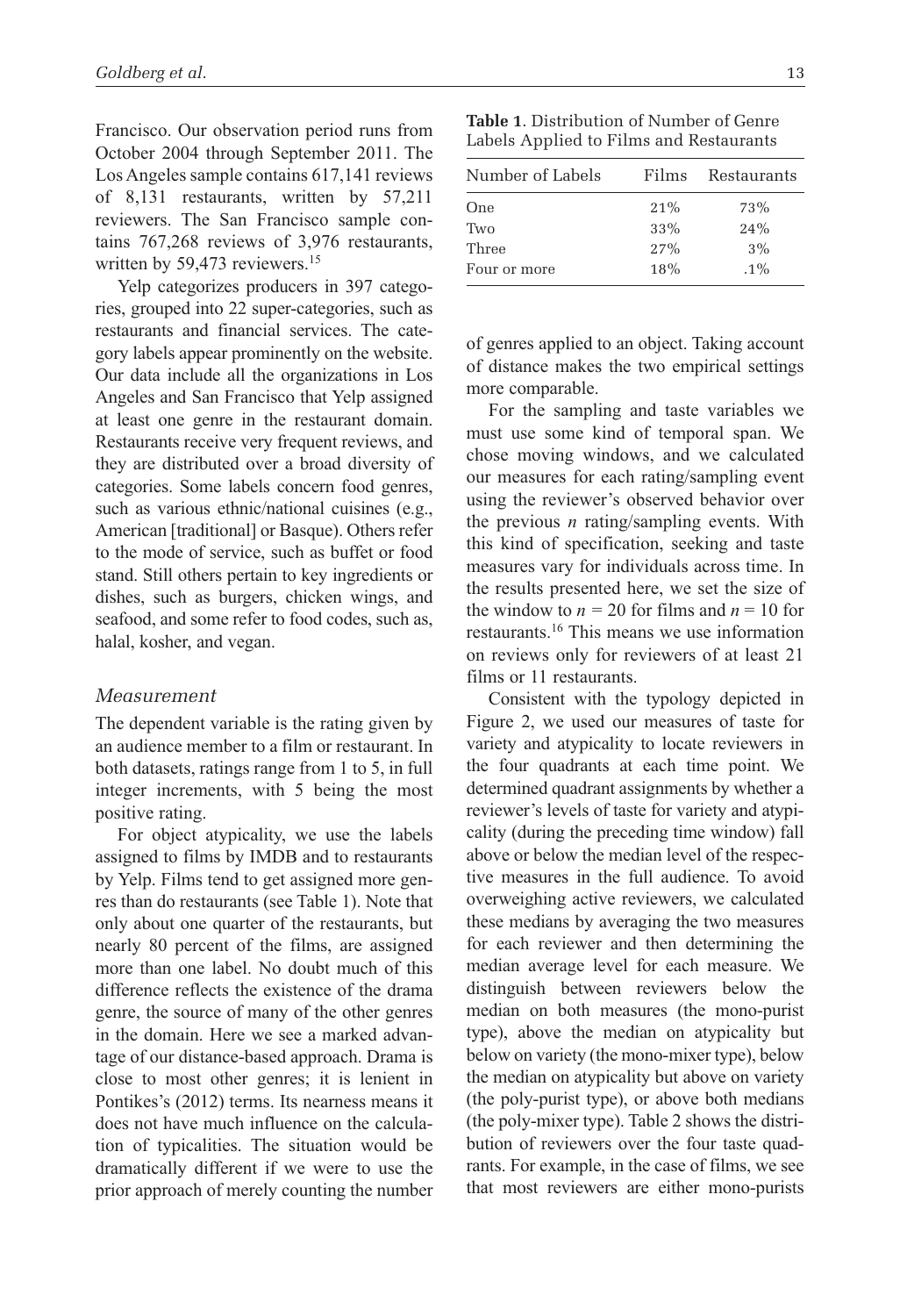| Quadrant    | Films   | Restaurants |
|-------------|---------|-------------|
| Mono-purist | 41.9%   | 21.9%       |
| Mono-mixer  | 7.8%    | 27.9%       |
| Poly-purist | $9.5\%$ | 21.0%       |
| Poly-mixer  | 40.7%   | 29.2%       |
|             |         |             |

**Table 2**. Distribution of Reviewers over Taste Quadrants

(41.9 percent) or poly-mixers (40.7 percent). The distribution for restaurant reviewers differs considerably, with a much more even spread across the four types.

Because the cognitive argument depends on exposure, we explore whether these audience members tend to sample close to what they liked previously. One way to look at this is by contrasting the average atypicality of the objects sampled by people in the different taste quadrants. As Table 3 shows, monomixers and poly-mixers are the most likely to sample atypical films and restaurants, whereas mono-purists, and especially poly-purists, tend to sample objects that are typical. Polypurists sample objects that are significantly more categorically compliant than those sampled by all other audience types in both settings. The sampling behavior of audience members is consistent with our expectations.

We include a variety of controls in our models. We measure a reviewer's enthusiasm by the (log of) the number of her reviews posted over her observation window divided by the length of that window. We include enthusiasm in our models and interact it with object atypicality, to account for the possibility that active consumers differ in their receptivity for categorical hybridity.<sup>17</sup>

We also include additional control variables that are unique to each setting. For films, we control for a film's run-time, the number of awards it won (bestowed by major awardgranting institutions), and whether it is a sequel (all of which previous studies show to affect appeal). For restaurants, we control for the average price of the restaurant as reported by Yelp.<sup>18</sup> To control for possible geographic heterogeneity among restaurants, our models include zip-code dummies. Descriptive statistics of all variables can be found in Table A1 in the Appendix.<sup>19</sup>

### *Estimation*

We observe the number of stars a reviewer gives an object. We assume that the assignment of starts reflects the underlying appeal of the object to the reviewer. We therefore estimate effects on appeal using ordered-logit specifications estimated by maximum likelihood to assess the effect of reviewer *i*'s taste profiles and other covariates on the (latent) appeal of a film or restaurant. The stochastic specification has the following form:

$$
\alpha_{it}^* = x_{it}' \beta + \varepsilon_{it}
$$

where  $\alpha_{it}^*$  denotes the latent appeal of object  $i$  at time  $t$ ,  $x_i$  denotes a time-varying vector of covariates, *β* denotes a vector of parameters, and  $\varepsilon_i$  has a logistic distribution. The model estimates cut points that map the observed discrete star rating to latent appeal.

Because this setup does not yield consistent estimators with fixed effects (Greene 2004), we use an approximation: we include the effect of the reviewer's mean rating and the mean rating received by the film or restaurant.<sup>20</sup> Note that in the results reported here, the various measures of taste and seeking included as predictors are calculated by observing a window of activity preceding the rating in question.

### **RESULTS**

#### *Receptiveness to Boundary Spanning*

Our two hypotheses concern the relationship between taste profiles and the (latent) appeal of atypical (boundary-spanning) films and restaurants. These hypotheses focus on interactions of object atypicality with taste profiles and their effects on latent appeal. Table 4 reports the relevant results. (Table A2 in the Appendix presents the full set of results for this analysis.)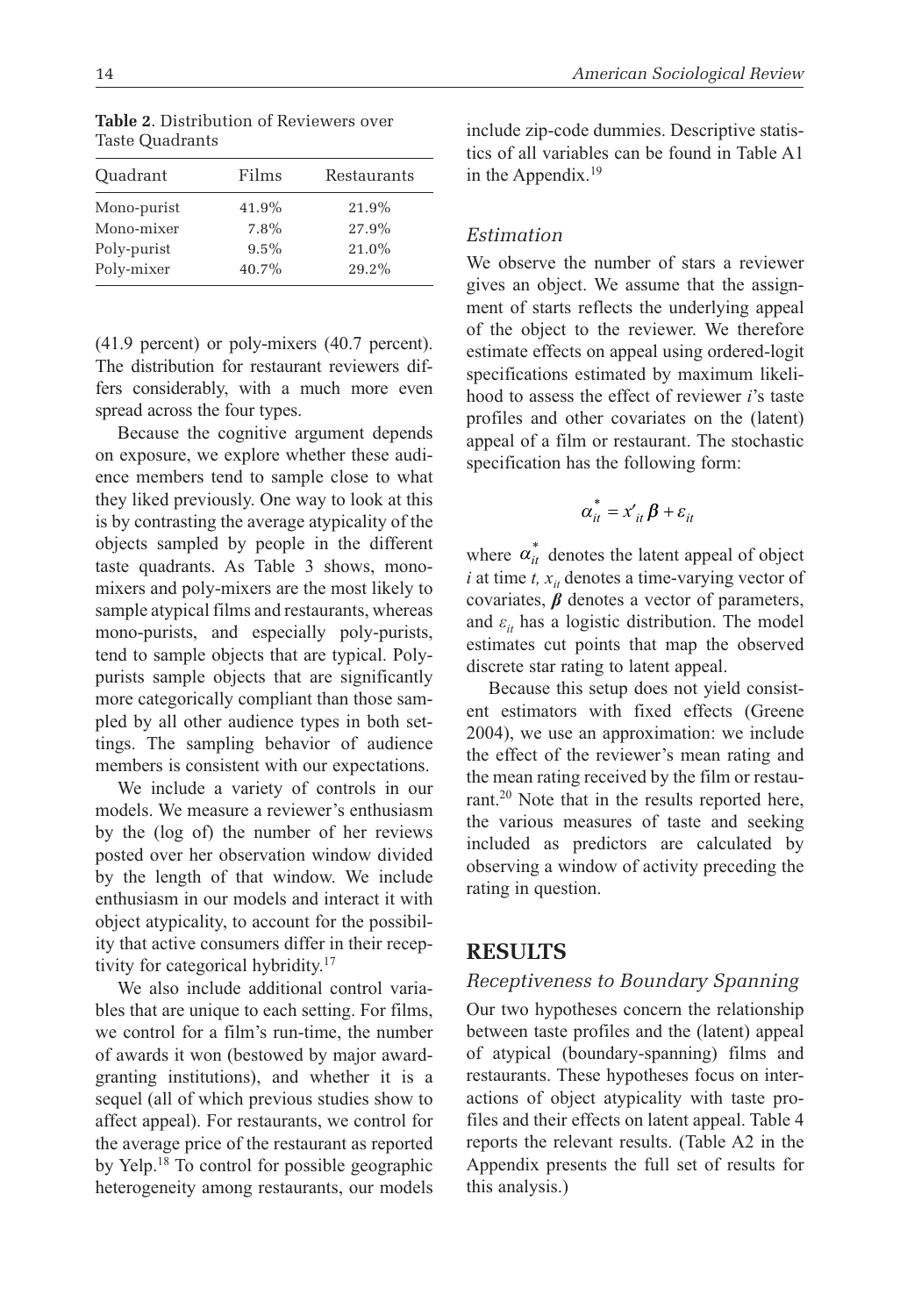| <b>Ouadrant</b> | Films |        |      |        |  | Restaurants |
|-----------------|-------|--------|------|--------|--|-------------|
| Mono-purist     | .211  | (.001) | .25  | (.001) |  |             |
| Mono-mixer      | .188  | (.001) | .232 | (.001) |  |             |
| Poly-purist     | .226  | (.001) | .403 | (.001) |  |             |
| Poly-mixer      | .188  | (.001) | .374 | (.001) |  |             |

**Table 3**. Means of Sampled Object Atypicality by Audience Members' Position in the Four Quadrants

*Note:* Standard errors are in parentheses.

**Table 4**. Effects of an Object's Atypicality and an Audience Member's Taste for Atypicality and Variety on the Appeal of Films and Restaurants (taken from estimates of the full specifications reported in the Appendix, Table A2)

|                                               | Films                | Restaurants          |
|-----------------------------------------------|----------------------|----------------------|
| Object atypicality                            | $-.475***$<br>(.045) | $-.596***$<br>(.020) |
| Object atypicality x<br>taste for atypicality | $6.596***$           | 4.970***             |
|                                               | (.308)               | (.056)               |
| Object atypicality x<br>taste for variety     | $-4.675***$          | $-.202***$           |
|                                               | (.316)               | (.007)               |

*Note:* Standard errors are in parentheses.

\*\*\**p* < .001 (two-tailed tests).

Unsurprisingly, reviewers with a high taste for atypicality during the preceding window are more likely to appreciate atypical offerings than are those with a weaker taste for atypicality: the interaction of an object's atypicality with the strength of the taste for atypicality is positive (and statistically significant) for both films and restaurants. As predicted, the interaction of object atypicality with the strength of the taste for variety is negative (and significant) for both domains. In both settings we find that, controlling for the taste for atypicality, openness toward atypicality declines with a taste for variety.

Next we address the second hypothesis, which concerns interactions of the two taste dimensions. The results are easier to interpret when we use the sector assignments, the four types, to represent the interaction. We therefore estimate interactions of object atypicality with the reviewer's type (the omitted taste profile is mono-purist). Table 5 reports the relevant results. (Table A3 in the Appendix presents the full set of results for this analysis.) As predicted, we find that reviewers in the poly-purist quadrant are significantly less appreciative (relative to mono-purists) of boundaryspanning films and restaurants: this interaction effect is negative and significantly lower than zero.

Note the strong difference between domains in the main effect of the atypicality of the object sampled. As mentioned earlier, 73 percent of the restaurants but only 21 percent of the films have a single categorical assignment. Audiences have much more exposure to multiple-genre films than to multiple-genre restaurants, so it makes sense that the main effect of increasing atypicality is to lower the appeal of a restaurant but to increase the appeal of a film.

Figure 4 plots the estimated *total* effect of object atypicality on appeal by consumer type (the combination of the main effect of object atypicality and the interactions). The two types that favor atypicality—mono-mixers and polymixers—appreciate boundary-spanners significantly more than do those who favor purity. Only poly-purists are negatively disposed toward boundary-spanning offerings in both settings (due to the modest size of the effect for films, this effect is not significantly smaller than zero; nevertheless, it is significantly different from the effects for all other consumer types, for whom object atypicality has a significantly greater than zero effect on appeal). This pattern is consistent with the view that the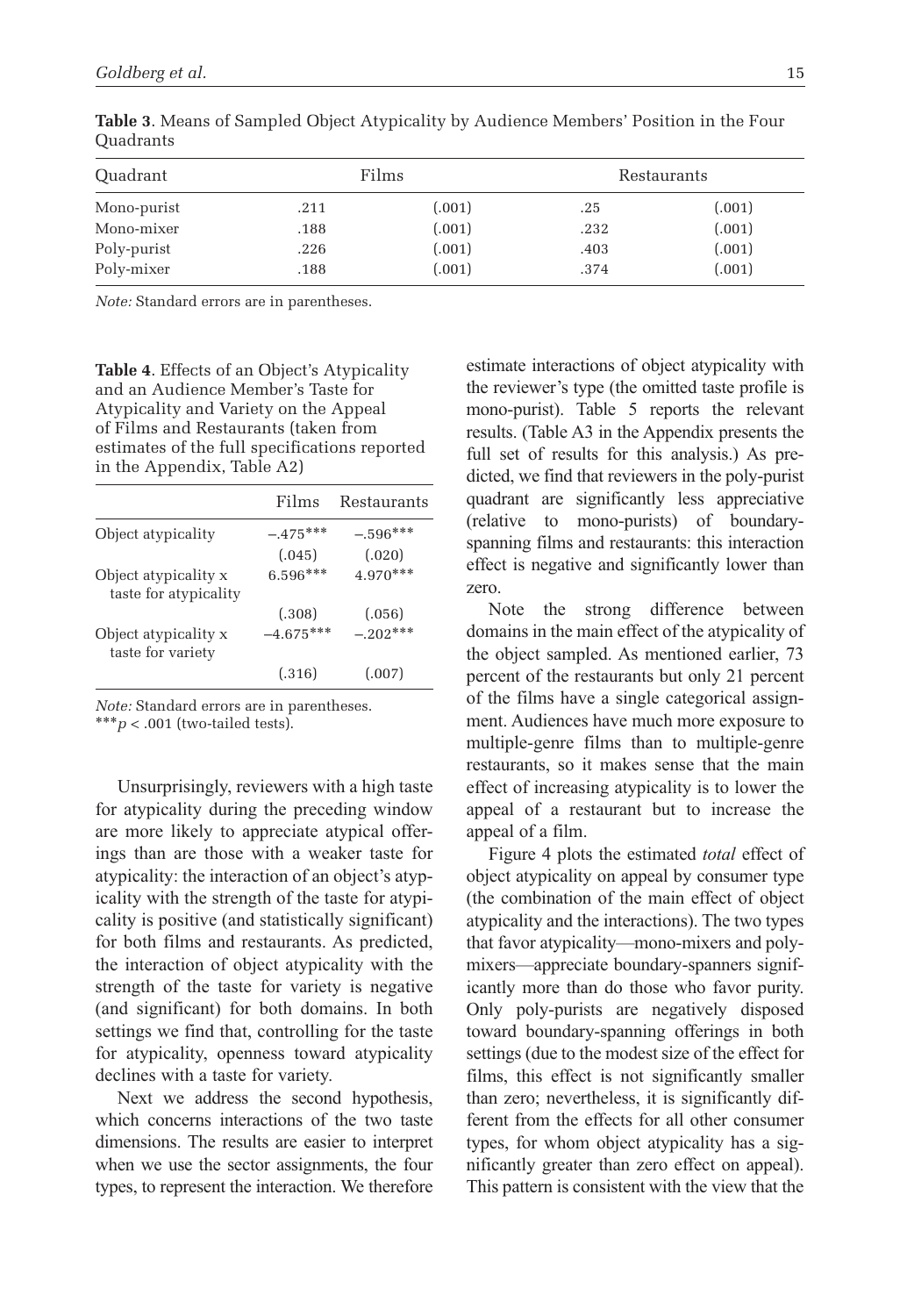**Table 5**. Effects of an Object's Atypicality and an Audience Member's Position in the Four Quadrants on the Appeal of Films and Restaurants (taken from estimates of the full specifications reported in the Appendix, Table A3)

|                                     | Films      | Restaurants |
|-------------------------------------|------------|-------------|
| Object atypicality                  | $.195***$  | $-.385***$  |
|                                     | (.025)     | (.011)      |
| Object atypicality x<br>mono-mixer  | $.241***$  | $.835***$   |
|                                     | (.029)     | (.014)      |
| Object atypicality x<br>poly-purist | $-.209***$ | $-.051***$  |
|                                     | (.030)     | (.015)      |
| Object atypicality x<br>poly-mixer  | $.193***$  | $.605***$   |
|                                     | (.019)     | (.013)      |

*Note:* Standard errors are in parentheses.

\*\*\**p* < .001 (two-tailed tests).

audience segment that knows and appreciates multiple genres, but favors offers that conform to genre codes, plays the genre-policing role in these markets.

The patterns illustrated in Figure 4 also point to differences between the two settings reflecting the main effects of object atypicality, discussed earlier. Whereas in restaurants both mono-purists and poly-purists are averse to cuisine-spanning establishments, in film only poly-purists dislike movies that span distant genres. On average, an object's atypicality is positively related to evaluation in film. Moreover, effect sizes for monopurists and poly-purists differ substantively more in film. These distinct patterns are not surprising given that categorical boundaries are significantly more pronounced in cuisine than they are in film. Yet these differences notwithstanding, the findings support the hypothesis that variations in fluency and distinctionseeking for newly sampled atypical objects correspond to the agent's position in the space of taste variety and atypicality. As we predicted, poly-purist consumers especially dislike atypical objects that they happen to sample.

Given this pattern of empirical support, we turn now to a more speculative effort to characterize the poly-purists. Cultural sociologists might wonder whether our analytic deconstruction of the notion of the cultural omnivore has laid waste to the substantive terrain. Can we connect these audience types with other standard notions of cultural sociology?

### *Poly-purism as a Display of Refined Taste*

Our results are consistent with our predictions that a taste for variety increases one's adherence to genre codes, but they say nothing about the social significance of such consumption patterns as identity markers. Who are poly-purists? What social identity do they project through their categorically varied compliance with genre boundaries?

Existing sociological literature does not speak to this issue, because it has not distinguished the two dimensions of taste. Nevertheless, as we noted earlier, most studies on cultural taste operationalize omnivorousness as a taste for variety. And those studies consistently find that consumers with an orientation toward variety tend to be drawn from the higher end of the socioeconomic distribution. Whereas earlier work in this vein tended to assume that broad cultural taste was a product of cultural openness that crosscuts traditional distinctions between high and low brow, recent qualitative reappraisals of the theory point in a different direction. In two such studies, Savage and Gayo (2011) and Atkinson (2011) find that people who profess a liking for a variety of cultural genres also tend to be appreciative of objects within these genres that are associated with sophistication, complexity, and prestige. Cultural distinction, in other words, operates through the symbolic mastery displayed by appreciation for consecrated works within, rather than across, genres.

It would therefore be consistent with these findings to regard poly-purism as a performance of high status. Familiarity with genre codes, in itself, constitutes a form of cultural capital that is acquired through education and experience (Bourdieu 1984). Extending this logic, Lizardo and Skiles (2012) argue that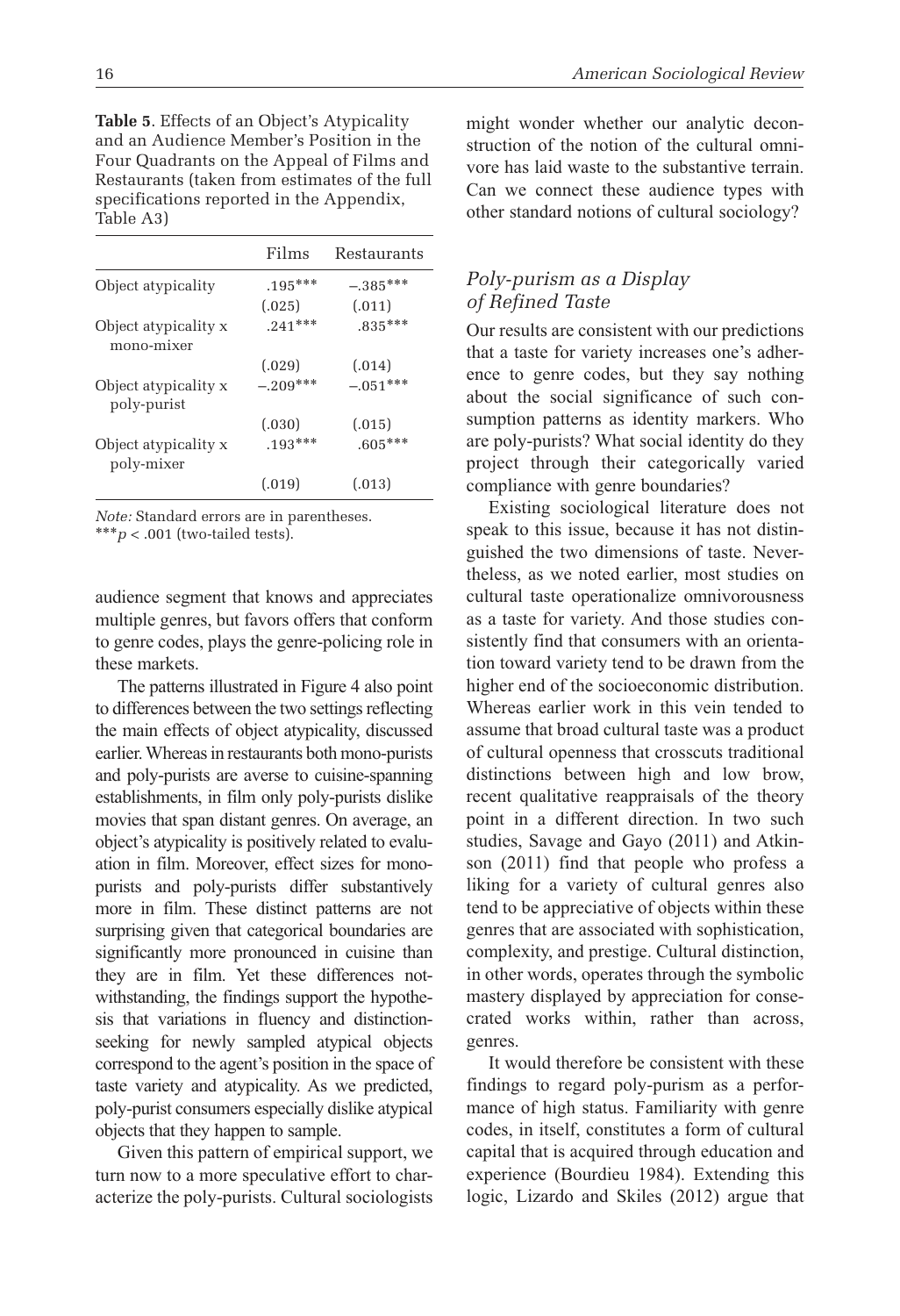

**Figure 4.** The Effects of Object Atypicality on Appeal (as Reported in Table 5) *Note:* For comparability, object atypicality is scaled from zero to one in both settings.

cultural omnivorousness is an "aesthetic disposition" based on one's ability to appreciate form in separation from content and to apply such prototypical abstractions to unfamiliar objects. That is precisely the skill in which poly-purists should excel. Moreover, genre boundaries reify social differences between their consumers; people who have or aspire to high social status are therefore more likely to protect genre codes with enthusiasm, as we see for poly-purists. Is poly-purism indeed a performance of cultural refinement?

We do not have data on the sociodemographic characteristics of individual consumers, and therefore we cannot explore their positions in socioeconomic space. We do, however, have information about the attributes of the objects they consume. If polypurists enact a high-status social identity (irrespective of their actual social position), we should find that they tend to like offerings that are generally considered expressions of refined taste and reject those that convey populism, commercialism, or fashion.

In film, the distinction between refined and common productions is manifest in the sacralization of certain movies as art, and their filmmakers as artists (Baumann 2007). Critics play the institutional role of distinguishing artistic movies from commercial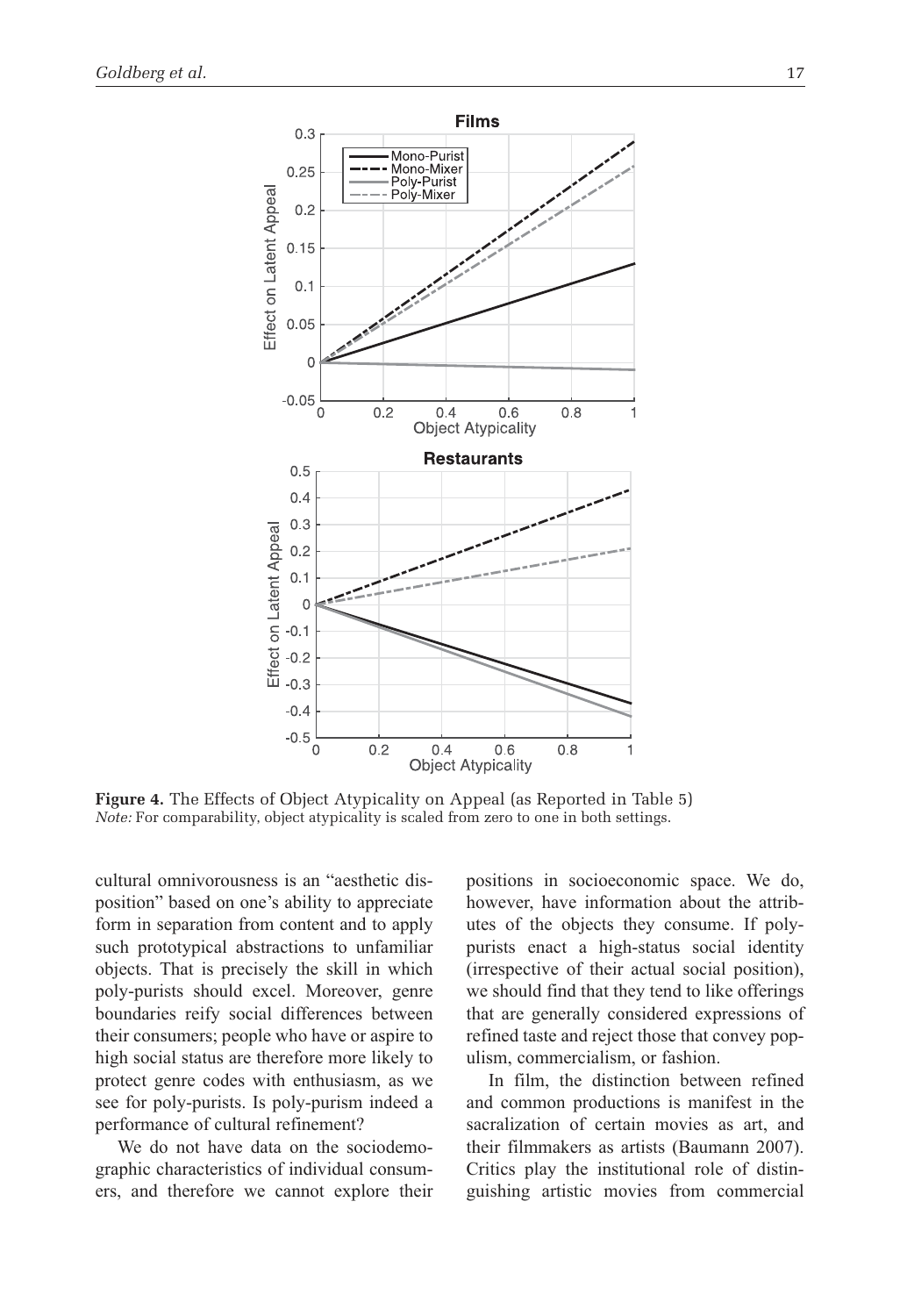ones (Becker 1982). We use the aggregation of critical appraisals of the movies contained in our dataset from the online review aggregator Rotten Tomatoes.<sup>21</sup> Rotten Tomatoes averages critics' reviews on a 0 to 100 scale. These include reviews published at time of release as well as later reviews. The latter are particularly prevalent for movies such as *The Godfather* that, over the years since their release, became widely regarded as cinematic masterpieces.

Unlike film, what constitutes a display of refined taste in cuisine gets complicated by the strong price differentiation among restaurants. The consumption of luxury *haute-cuisine* is, by definition, a display of wealth, because only those on the upper end of the income distribution can afford it. The distinction between economic success and prestige comes into play here. As Bourdieu (1993) argues, these constitute competing principles of legitimacy in cultural fields. Whereas consumption of luxury goods signals high economic capital, consumption of prestigious goods marks high cultural capital. There is a tension: commercial success is generally perceived as antithetical to true artistry. Authenticity therefore functions as a means to distinguish artisanal restaurants from those with a commercial orientation (Carroll and Wheaton 2009; Johnston and Baumann 2007). We use Kovács, Carroll, and Lehman's (2014) methodology to measure perceived authenticity, as manifest in textual reviews posted by Yelp users.<sup>22</sup> The method relies on the crowd-sourced wiki-survey technique (Salganik and Levy 2015) to detect words connoting authenticity, and then rates individual reviews by the weighted frequency of authenticity-related terminology. Individual restaurants are assigned an authenticity score as a function of their reviews' average authenticity score.

We mean-center our measures of prestige critical acclaim in film and authenticity in restaurants—and multiply prestige by the reviewer's normalized rating.<sup>23</sup> This measure of refined taste takes positive values when a reviewer provides a high rating to a prestigious offering or a low rating to an unprestigious offering, and it takes negative values when the reviewer gives a low rating to a prestigious offering or vice versa. Figure 5 summarizes the distribution of refined taste across our four types of consumers. In both domains, polypurists exhibit the strongest inclination toward objects that convey refined taste. In film (left panel of Figure 5), poly-purists are most likely to value critically acclaimed movies and dismiss those not well-received by critics. In dining (center panel), poly-purists tend to value authentic restaurants and devalue non-authentic ones.

The third panel in Figure 5 summarizes the average appreciation for restaurant decor by the four audience types, as reflected in the Zagat rating for that restaurant.<sup>24</sup> Zagat is a print and online restaurant guide that aggregates non-expert reviews. Of the four dimensions of restaurant attributes it assesses (price, food quality, decor, and service), decor is least related to food quality and authenticity. Rather, in the eyes of connoisseurs, a dining establishment's investment in decor signals dilettantism. It provides patrons who have the financial means, but who lack the true cultural capital necessary to distinguish authenticity from commercialism, the means to perform ceremonies of cultural sophistication. It is not surprising, therefore, that only poly-purists tend to downgrade restaurants that receive a high score on decor: they are averse to establishments that invest in non– food-related aesthetics. Overall, in both settings poly-purists are most likely to exhibit a taste for well-regarded offerings. The performance of poly-purism, in other words, constitutes a social display of refined cultural taste.

Are poly-purists the cosmopolitan, welleducated, high-status omnivores described by Peterson and the scores of studies inspired by his work? Because we do not know the sociodemographic characteristics of the movie and restaurant reviewers in our data, we can only hazard an informed guess. We do know, however, that the consumer segment we label polypurist exhibits the empirical signature that other studies label omnivorousness, and that these consumers are most likely to appreciate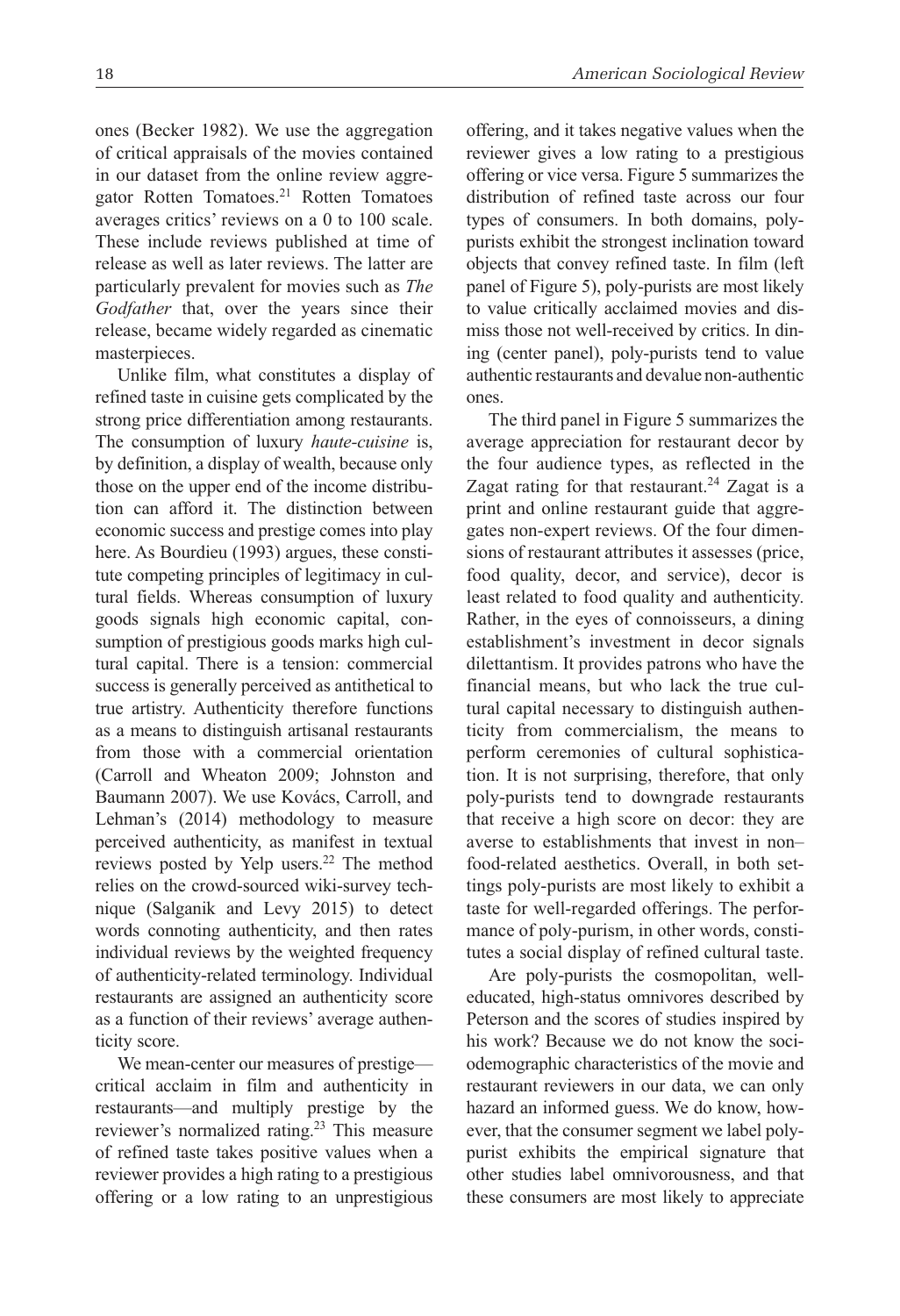

**Figure 5.** Group Orientations toward Refined Objects (mean values and 95% confidence intervals)

consecrated movies and restaurants. We cannot tell whether these connoisseurs belong to social or economic elites; yet, their patterns of cultural taste are unequivocally elitist.

### **DISCUSSION, LIMITATIONS, AND FUTURE DIRECTIONS**

Boundary crossing, blurring, and maintenance have become major sociological preoccupations in recent years. But sociologists often mean different things, and describe different processes, when they talk about boundary spanning. We explored boundary spanning in terms of audience members' taste for variety and atypicality, assuming heterogeneity in audience preferences for boundary spanning and its manifestation in the objects they consume. Extending findings in cultural sociology that demonstrate the existence of cultural omnivores, we identified a taste for atypicality as an additional dimension of consumption behavior and developed a novel methodology to assess audience members' taste for atypicality and variety. As predicted, we find that poly-purists play a distinct, boundary-policing role: they generally reject category-spanning objects.

Our analyses have important implications for the fields of cultural sociology, the sociology of consumption, and the sociology of organizations. We make two major contributions to these literatures. First, our analytic distinction between variety and typicality sheds new light on the cultural omnivore thesis. Whereas prior research often uses omnivorousness as synonymous with openness, we show that a taste for variety decreases one's receptivity to cultural innovation. Our analytic framework demonstrates how consumption breadth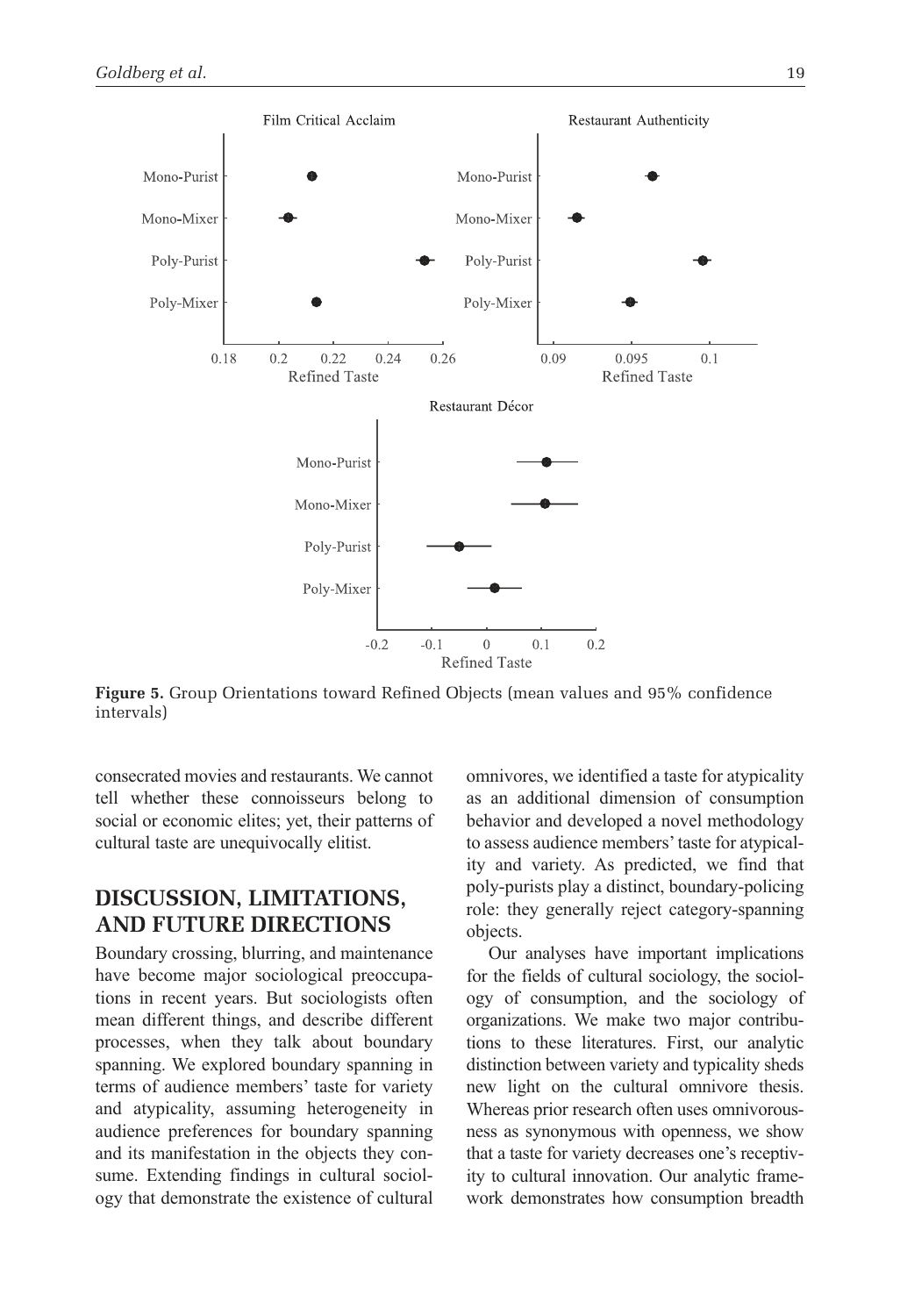can simultaneously serve as a display of inclusiveness and an act of exclusion through boundary reenactment. In fact, we show that omnivorousness (as variety seeking and liking) concerns not boundary erosion, but rather the opposite, its protection. Cultural omnivores require genre boundaries—and concomitantly reject their subversion—to make their breadth of consumption socially meaningful.

Over the past two decades, the omnivore thesis has generated heated debate as to whether recent findings on cultural consumption are consistent with—or refute—Bourdieu's model of cultural distinction (e.g., Erickson 1996; Johnston and Baumann 2007; Khan 2011; Lizardo and Skiles 2012). Our analytic approach identifies poly-purists as boundaryspanners who simultaneously engage in cultural distinction. We interpret our results as strongly consistent, albeit in a nuanced way, with Bourdieu's argument about cultural taste as a ritual of social distinction. Poly-purists' distinctive orientation toward culturally legitimized offerings, namely critically acclaimed films and authentic restaurants, suggests that their pattern of evaluation of consumption acts reflects a concern with social distinction. This is particularly pronounced in dining, where poly-purists reject restaurants that lay Zagat reviewers celebrate for their decor. Previous research has produced conflicting evidence about the nature of cultural omnivorousness and its orientation to boundary spanning because it conflates different types of consumers under the umbrella term "omnivore." But, as our results suggest, omnivorousness should be thought of as a two-dimensional phenomenon. Future research will hopefully build on our typology to elaborate how variety and atypicality map on, subvert, or reproduce status hierarchies, as Bourdieu, Peterson, and others have debated.

Overall, our findings might extend beyond the domain of cultural consumption. The rise of cultural omnivorousness in Western societies is associated with a broader sociocultural historical shift, whereby practices of symbolic exclusion, whether on the basis of gender, race, or class, have become increasingly delegitimated. Our two-dimensional analysis of boundary spanning might help explain how social exclusion is maintained in this age of multiculturalism. Consider, for example, the symbolic production of ethnicity. Whereas previous studies focus on the dimensions of ethnic boundaries (e.g., Bail 2008), our framework suggests it is also important to distinguish between people who span ethnic boundaries through variety—namely, those who appreciate multiple ethnic identities and those who span such boundaries through endorsing behaviors that mix cultural motifs from multiple ethnicities—such as serving tacos with Cambodian fish sauce. Drawing on our conclusions, one might predict that individuals who espouse multiculturalism through variety will be strongly inclined to resist behaviors that undercut ethnic boundaries.

Our second contribution relates to studies of categorical systems and noncompliance in organizational fields and markets. A voluminous literature demonstrates that novelty emerges when existing components are recombined in ways that defy traditional configurations. The literature also finds, however, that audiences—whether customers, organizational members, or other stakeholders—are generally resistant to such recombinations. Categorically noncompliant behaviors are interpreted as displays of incompetence and are therefore discounted or rejected. Recombinant behaviors are received favorably when the actors enacting them possess social or symbolic capital, or when categorical systems are in flux or dissensus.

With relatively few exceptions, previous organizational research assumes that, when categorical systems are agreed upon, audiences are homogeneously averse to novel combinations. We show that, at least in cultural fields, this assumption is incorrect: there exists variability in audience members' receptiveness toward genre crossover. The few studies that assume audience heterogeneity tend to attribute it to the roles that audience members occupy: ambiguously labeled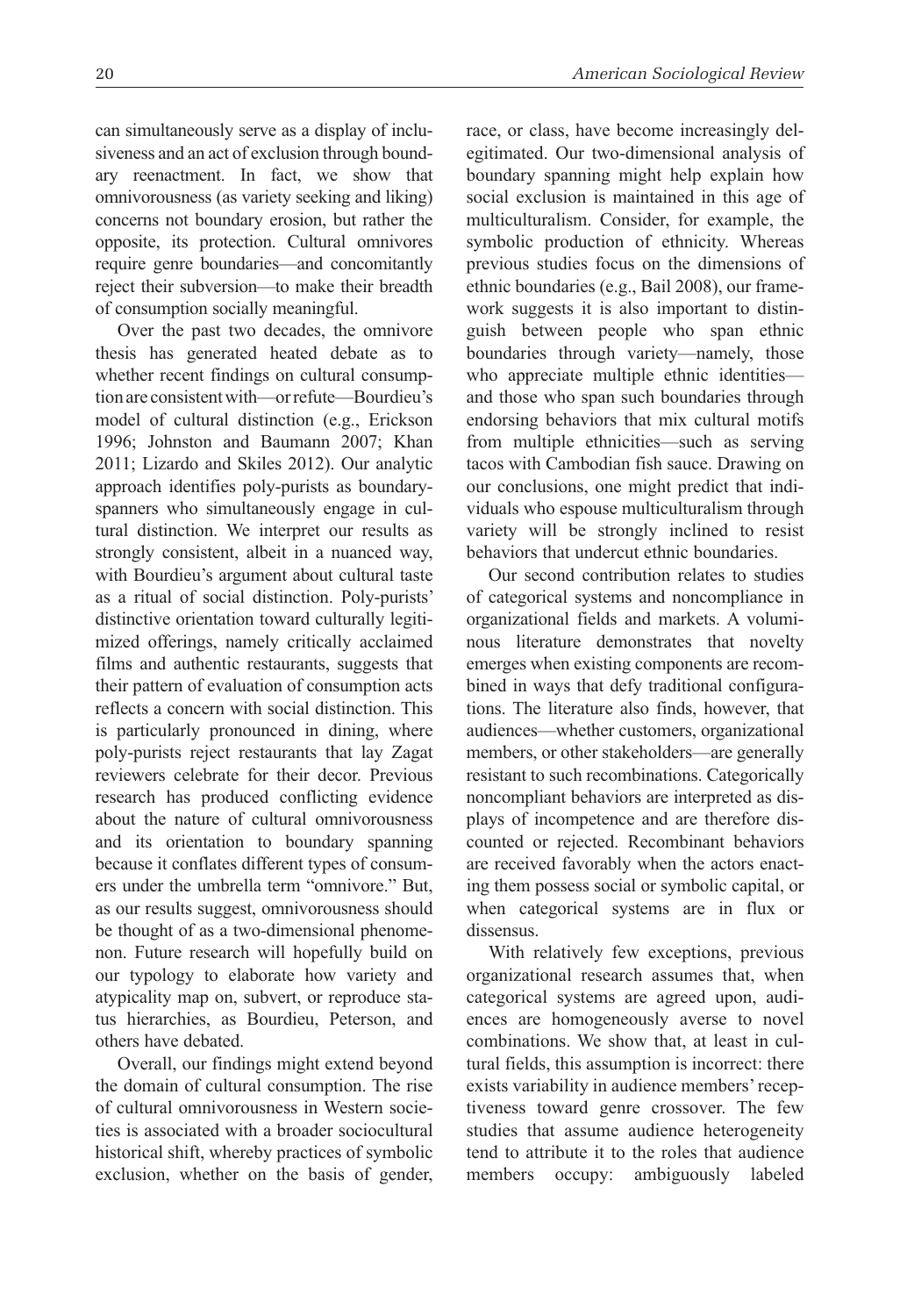software companies are more appealing to venture capitalists than to consumers (Pontikes 2012), and critics are more receptive of unconventional operas than are opera seasonticket holders (Kim and Jensen 2011). Perhaps the different audience segments that we identify also occupy different social roles. Yet our work also demonstrates that different orientations toward atypicality are linked to audience members' orientations toward variety, irrespective of role differentiation. Thus, future work might explore whether, as our findings suggest, atypical start-ups or job applicants—both domains that research shows are shaped by the categorical illegitimacy discount—are more likely to appeal to venture capital firms or employers that focus on a narrow variety of candidates. It may also be useful to apply our typology to producers. Like audience members, organizations such as film studios and restaurant chains differ in their levels of product variety and atypicality. Some studios, for example, specialize in particular genres, whereas others do not, and some adhere more to genre codes than do others. Organizations, too, can be thought of as poly-mixers, mono-purists, and so forth.

More broadly, our findings can inform further research on the circumstances and audience structures that nurture category spanning, and by implication, sociocultural innovation. The finding that category spanning is welcomed by mono-mixers and poly-mixers but discouraged especially by poly-purists indicates that categorical innovation more likely happens in domains where mono-mixers and poly-mixers are prevalent. Thus, variance in audience composition might explain why one observes so much variance across settings in terms of people's propensity to innovate and change categories. Granted, we do not explore, nor hypothesize, about the difference between mono- and poly-mixers. We speculate that the latter are indifferent to genre codes, whether due to ignorance or volition, whereas the former are consciously engaging in the legitimation of a nascent category. This reasoning suggests a new argument about audiencecomposition change: first mono-mixers embrace new category combinations, then, when these combinations become legitimated (as in the case of Asian fusion), mono-purists and polypurists enter the arena. We find this avenue of research particularly promising.

Several questions remain unanswered. Because we observe consumers only in one setting, we do not know whether cultural consumption orientations are fixed personal traits, or whether they vary across contexts. Are poly-purists, in other words, always disposed toward consuming myriad pure types and protecting categorical boundaries, or can the same individual exercise poly-purism in one domain and mono-mixing in another? Work in cultural sociology suggests that actors possess multiple and potentially inconsistent cultural toolkits, leading the same actor to activate different cultural schemas, and adopt different social identities, across different situations (Lahire 2008, 2011; Swidler 2001). Moreover, whereas we assume a high degree of consensus across individuals about conceptual space, research in cognitive science (Verheyen and Storms 2013) and sociology (Goldberg 2011) shows that individuals do not always agree on the meanings of categories or on how items should be categorized. Schematic variability within individuals across situations, or across individuals within the same situation, introduces cultural boundary crossing even if such hybridity is not purposefully pursued. We suspect these cleavages enable cultural innovation to diffuse and eventually become legitimized. Given our current data we are not able to explore such processes. We leave this for future research.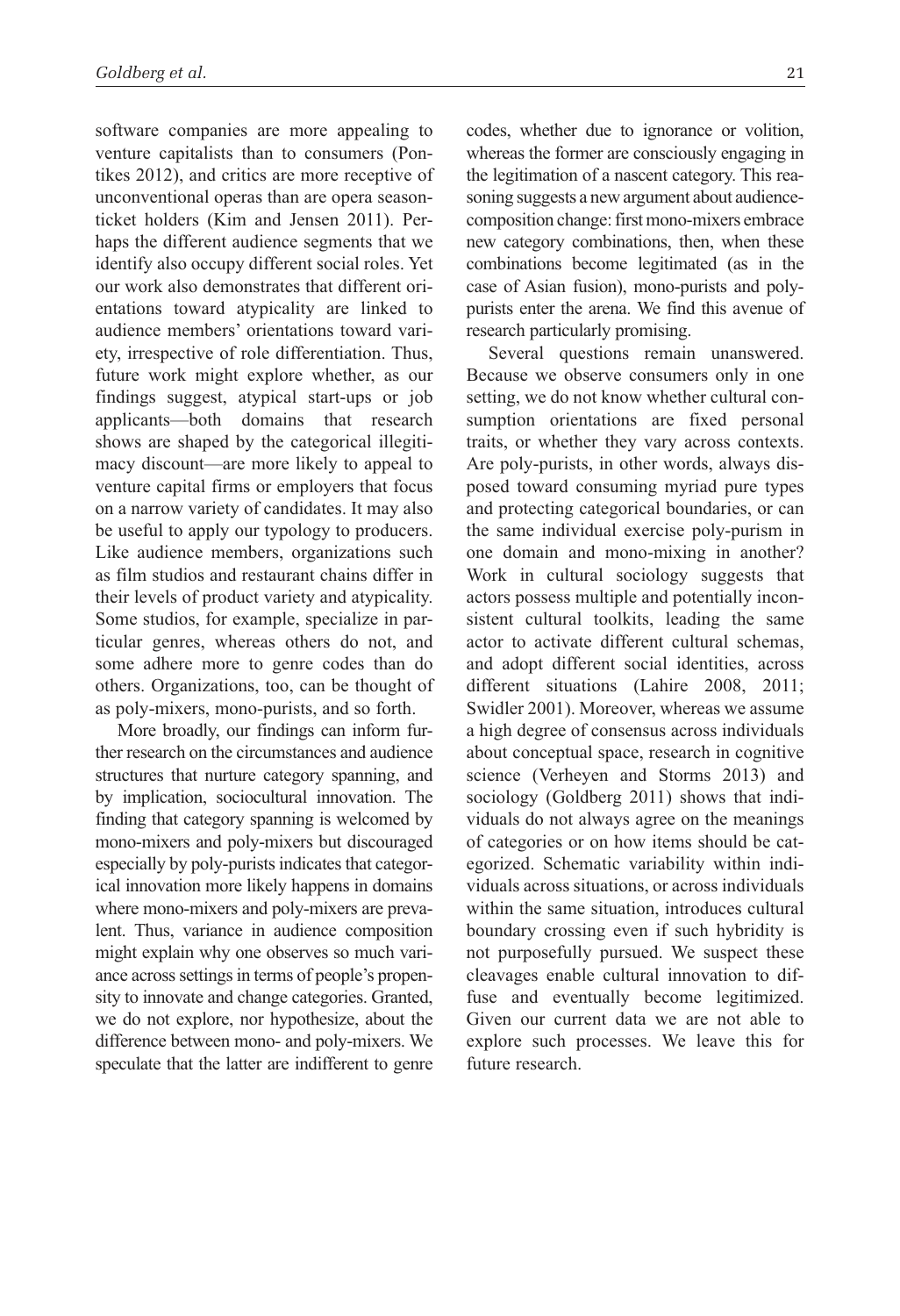# **APPENDIX: DESCRIPTIVE STATISTICS AND COMPLETE RESULTS ASSOCIATED WITH TABLES 4 AND 5**

|                       |         |           | Films        |       |          | Restaurants |              |                |
|-----------------------|---------|-----------|--------------|-------|----------|-------------|--------------|----------------|
| Variable              | Mean    | <b>SD</b> | Min.         | Max.  | Mean     | <b>SD</b>   | Min.         | Max.           |
| Rating                | 3.57    | 1.07      | 1            | 5     | 3.689    | 1.104       | 1            | 5              |
| Object atypicality    | .221    | .119      | $\mathbf{0}$ | .666  | .295     | .404        | $\Omega$     | 1              |
| Reviewer enthusiasm   | $-2.60$ | 1.03      | $-7.60$      | 2.25  | $-2.510$ | 1.180       | $-7.80$      | .009           |
| Atypicality seeking   | .293    | .035      | .070         | .469  | .294     | .124        | $\mathbf{0}$ | .887           |
| Taste for atypicality | .189    | .047      | $\Omega$     | .442  | .199     | .095        | $\mathbf{0}$ | .689           |
| Variety seeking       | .258    | .036      | .064         | .528  | 5.286    | .545        | $\mathbf{0}$ | 6.880          |
| Taste for variety     | .110    | .046      | $\Omega$     | .47   | 2.388    | .701        | $\mathbf{0}$ | 6.020          |
| Awards                | .203    | .615      | $\Omega$     | 3     |          |             |              |                |
| Run time              | 1.915   | .363      | .733         | 4.517 |          |             |              |                |
| Sequel                | .077    | .267      | $\mathbf{0}$ | 1     |          |             |              |                |
| Price                 |         |           |              |       | 1.882    | .724        | 1            | $\overline{4}$ |

#### **Table Al**. Descriptive Statistics for Key Variables

**Table A2**. Effects of an Object's Atypicality and an Audience Member's Taste for Atypicality and Variety on the Appeal of Films and Restaurants (ML estimates of ordered-logit regressions)

|                                            | Films       | Restaurants |
|--------------------------------------------|-------------|-------------|
| Object atypicality                         | $-.475***$  | $-.596***$  |
|                                            | (.045)      | (.020)      |
| Reviewer's taste for atypicality           | $3.182***$  | $-.571***$  |
|                                            | (.115)      | (.062)      |
| Reviewer's taste for variety               | $6.983***$  | $.833***$   |
|                                            | (.109)      | (.005)      |
| Object atypicality x taste for atypicality | $6.596***$  | 4.970***    |
|                                            | (.308)      | (.056)      |
| Object atypicality x taste for variety     | $-4.675***$ | $-.202***$  |
|                                            | (.316)      | (.007)      |
| Reviewer's atypicality seeking             | $-3.310***$ | $-.749***$  |
|                                            | (.067)      | (.044)      |
| Reviewer's variety seeking                 | $-2.707***$ | $-.346***$  |
|                                            | (.046)      | (.004)      |
| Reviewer's enthusiasm                      | $-.002$     | $-.044***$  |
|                                            | (.002)      | (.015)      |
| Object atypicality x enthusiasm            | $-.048***$  | $.054+$     |
|                                            | (.008)      | (.029)      |
| Reviewer's mean rating                     | $1.169***$  | $.619***$   |
|                                            | (.004)      | (.011)      |
| Object's mean rating                       | $.117***$   | $1.706***$  |
|                                            | (.003)      | (.005)      |
| Awards                                     | $.010***$   |             |
|                                            | (.002)      |             |

*(continued)*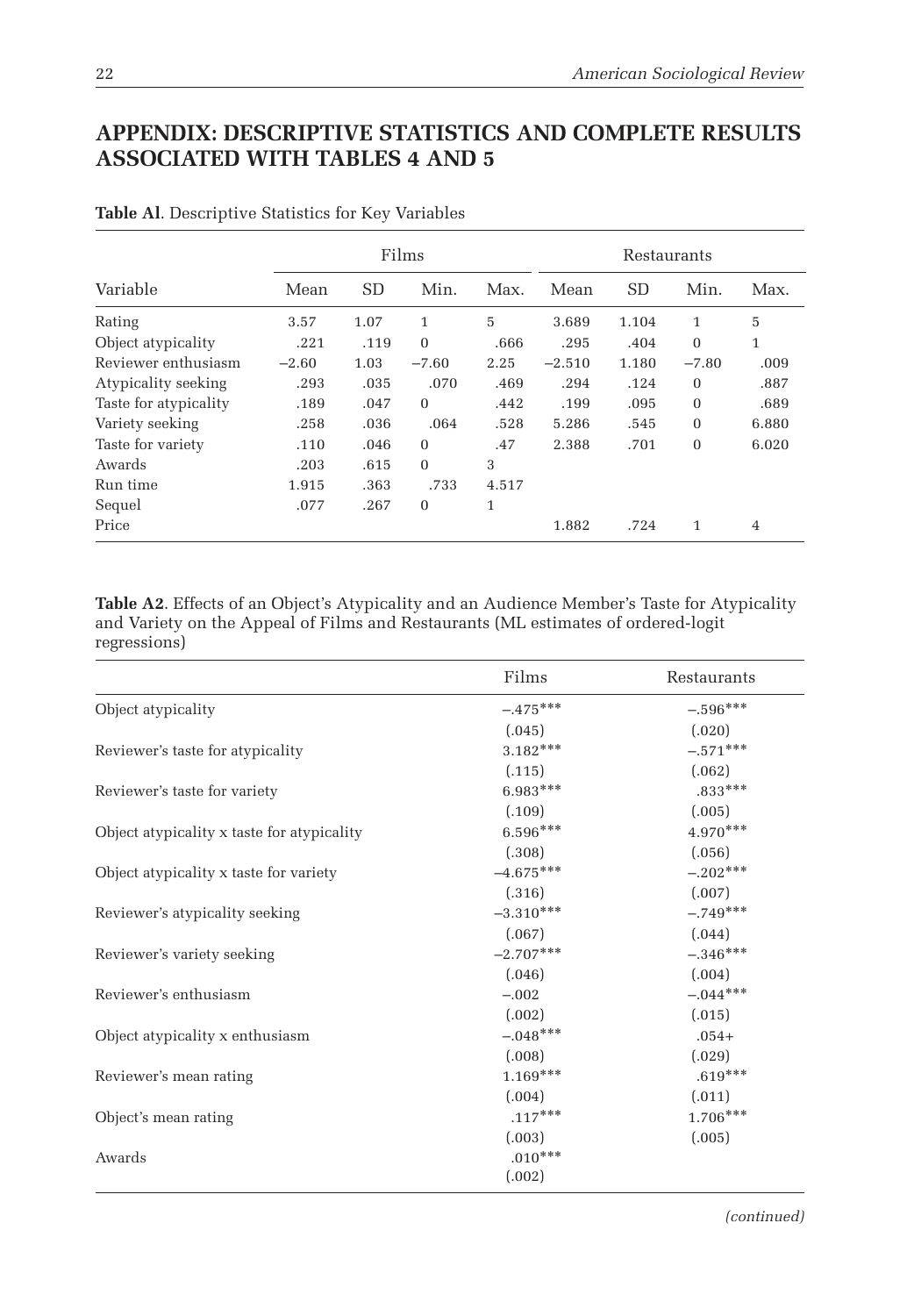#### **Table A2**. *(continued)*

|                  | Films        | Restaurants  |
|------------------|--------------|--------------|
| Run time         | $-.002$      |              |
|                  | (.003)       |              |
| Sequel           | $.019***$    |              |
|                  | (.004)       |              |
| Price            |              | .004         |
|                  |              | (.003)       |
| Cut l            | $.964***$    | $5.192***$   |
|                  | (.024)       | (.069)       |
| Cut 2            | $2.395***$   | $6.427***$   |
|                  | (.024)       | (.069)       |
| Cut 3            | $4.137***$   | 7.800***     |
|                  | (.024)       | (.069)       |
| Cut 4            | $5.904***$   | $9.856***$   |
|                  | (.024)       | (.069)       |
| $\boldsymbol{N}$ | 3,335,231    | 858,047      |
| Log-likelihood   | $-4,413,987$ | $-1,103,667$ |

*Note:* Standard errors are in parentheses. +*p* < .10; \**p* < .05; \*\**p* < .01; \*\*\**p* < .001 (two-tailed tests).

|                                  | Films       | Restaurants |
|----------------------------------|-------------|-------------|
| Mono-mixer                       | $.137***$   | $-.046***$  |
|                                  | (.008)      | (.008)      |
| Poly-purist                      | $.290***$   | $.765***$   |
|                                  | (.008)      | (.007)      |
| Poly-mixer                       | $.409***$   | $.779***$   |
|                                  | (.008)      | (.008)      |
| Object atypicality               | $.195***$   | $-.385***$  |
|                                  | (.025)      | (.011)      |
| Object atypicality x mono-mixer  | $.241***$   | $.835***$   |
|                                  | (.029)      | (.014)      |
| Object atypicality x poly-purist | $-.209***$  | $-.051***$  |
|                                  | (.030)      | (.015)      |
| Object atypicality x poly-mixer  | $.193***$   | $.605***$   |
|                                  | (.019)      | (.013)      |
| Reviewer's mean rating           | $1.673***$  | $1.035***$  |
|                                  | (.003)      | (.011)      |
| Object's mean rating             | $.169***$   | $1.737***$  |
|                                  | (.003)      | (.005)      |
| Reviewer's atypicality seeking   | $-1.334***$ | $-.656***$  |
|                                  | (.035)      | (.024)      |
| Reviewer's variety seeking       | $-1.125***$ | $-.180***$  |
|                                  | (.032)      | (.004)      |
| Reviewer's enthusiasm            | .000        | $-.035*$    |
|                                  | (.002)      | (.015)      |

**Table A3**. Effects of an Object's Atypicality and an Audience Member's Taste Segment on the Appeal of Films and Restaurants (ML estimates of ordered-logit regressions)

*(continued)*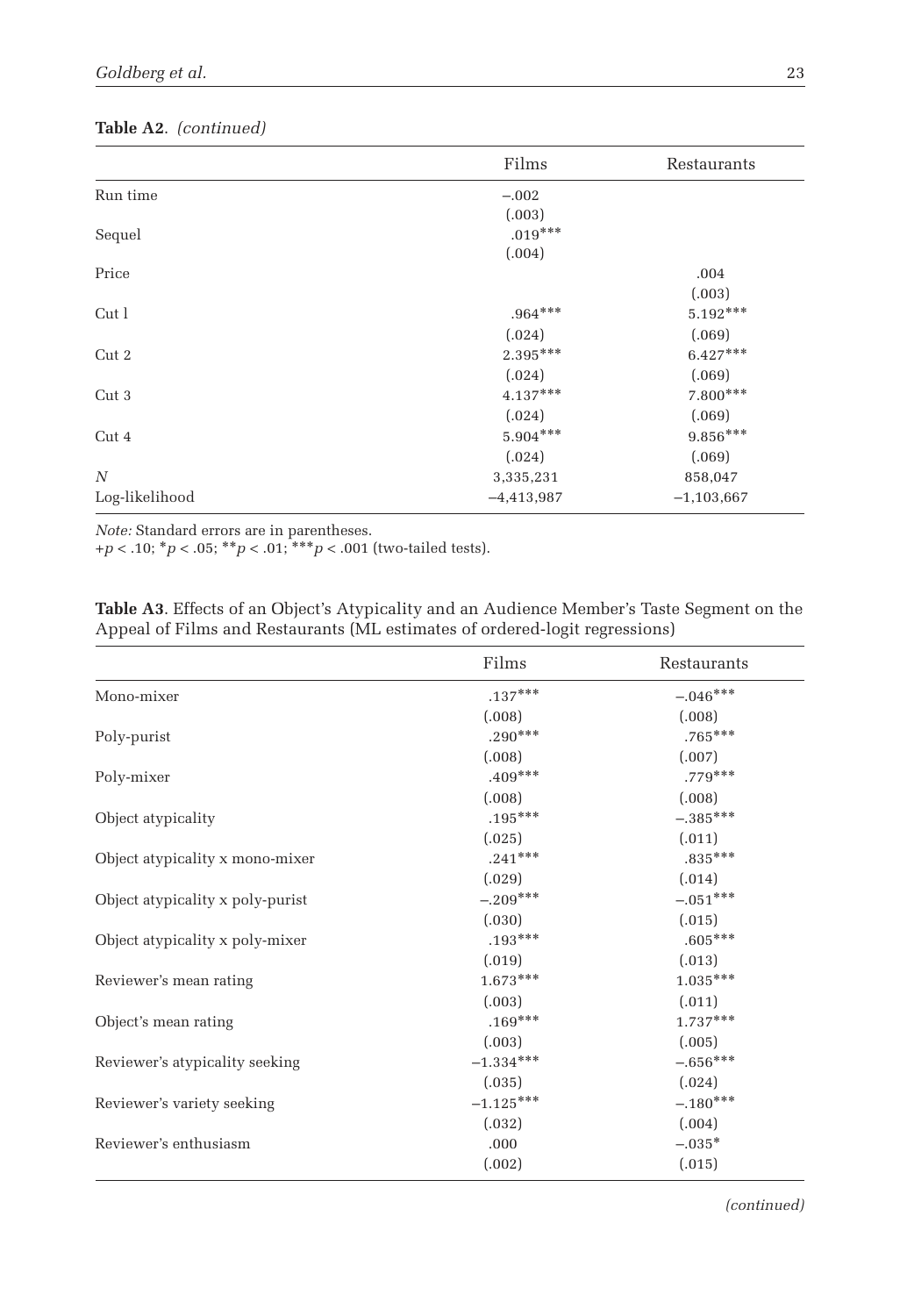|                                | Films        | Restaurants  |
|--------------------------------|--------------|--------------|
| Object atypicalityx enthusiasm | $-.046***$   | .033         |
|                                | (.008)       | (.029)       |
| Awards                         | $.012***$    |              |
|                                | (.002)       |              |
| Run time                       | $-.006+$     |              |
|                                | (.003)       |              |
| Sequel                         | $.017***$    |              |
|                                | (.004)       |              |
| Price                          |              | $.008*$      |
|                                |              | (.003)       |
| Cut l                          | $2.756***$   | $6.272***$   |
|                                | (.022)       | (.068)       |
| Cut 2                          | $4.181***$   | $7.489***$   |
|                                | (.022)       | (.068)       |
| Cut 3                          | $5.915***$   | 8.836***     |
|                                | (.022)       | (.068)       |
| Cut 4                          | $7.672***$   | 10.850***    |
|                                | (.022)       | (.069)       |
| $\boldsymbol{N}$               | 3,336,218    | 861,389      |
| Log-likelihood                 | $-4,432,398$ | $-1,121,623$ |

#### **Table A3**. *(continued)*

*Note:* Standard errors are in parentheses.

+*p* < .10; \**p* < .05; \*\**p* < .01; \*\*\**p* < .001 (two-tailed tests).

### **Acknowledgments**

We appreciate the comments we received at the Junior Faculty Workshop at the University of Chicago, Booth School of Business, and at the Category Working Group meetings at Stanford GSB and in Heidelberg, as well as comments from Oliver Hahl, Greta Hsu, Giacomo Negro, Amanda Sharkey, John-Paul Ferguson, and Ezra Zuckerman. We also thank the University of Lugano, the Stanford Graduate School of Business, and the Stanford GSB Faculty Trust Fellowship for generous financial support for this project.

#### **Notes**

- 1. We use the term "producer" very broadly to denote an actor whose behaviors or outputs are being evaluated by an audience. These need not necessarily be producers operating in a market for the purpose of material gain. Moreover, in many social settings the same actors might simultaneously occupy audience and producer roles. Speech acts are examples of practices where actors constantly alternate between these roles.
- 2. An exception is research on trends in the choice of first names for babies (Berger and Le Mens 2009; Lieberson 2000). However, mainstream sociology of culture does not seem to have embraced this work.
- 3. This work generally assumes the existence of an agreed-upon system of categorization that is shared by audience members. Our theoretical framework

similarly assumes a consensual system of categories. As Ruef and Patterson (2009) demonstrate, hybridity is far less detrimental, and in fact can be an advantage, in the absence of such a consensus. Such cases are outside the scope of our model.

- 4. But see Durand and Paolella (2013), who question the cognitive assumptions informing these studies and suggest that audiences may exhibit greater schematic heterogeneity, and therefore more openness toward categorical hybridity, than is generally assumed. Such schematically heterogeneous contexts are generally outside the scope of our framework.
- 5. Yet, Korean tacos did become a major fad in the Los Angeles food-truck scene.
- 6. Different scholars have adopted different ways of constructing such omnivorousness scales. Despite their differences, they all rely on some form of consumption or taste volume. See Peterson (2005) for a critical review.
- 7. We thank Omar Lizardo for pointing us to the affinity between our distinction between variety and atypicality, and Zolberg and Woon's (1999) distinction between boundary crossing and blurring (in the context of immigrant and host cultural identities). By enacting multiple and discrete cultural identities poly-purists cross boundaries, but in their aversion for atypicality they resist boundary blurring.
- 8. For a detailed discussion of alternative similarity measures, see Batagelj and Bren (1995).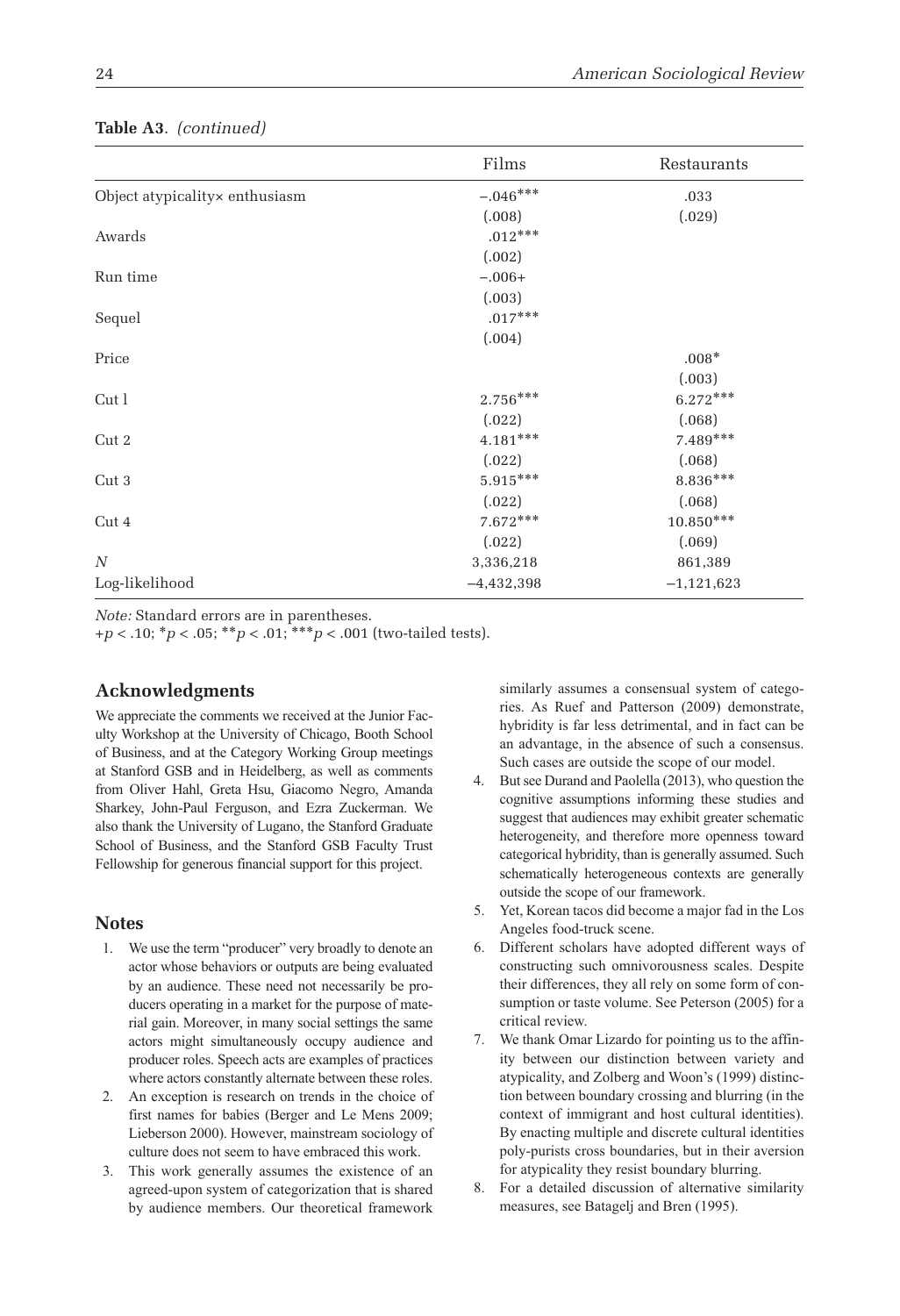- 9. In the usual language of logic and linguistics, the extension of a label refers to the set of objects that bear the label.
- 10. In the online supplement (http://asr.sagepub.com/ supplemental), we report further analyses that demonstrate the measures we describe here are not biased by the relationship between seeking and taste behaviors.
- 11. The denominator of the fraction in Equation 5 equals 1 if the distance between the labels assigned to object *x* equals 0, and grows to infinity as the number of labels and the distances between them increases. Thus,  $W(x) = 0$  if the distance between the labels equals 0, and  $W(x)$  grows asymptotically toward 1 as the number and cumulative distance between labels increases.
- 12. Here we note a limitation of our data: because our datasets contain only actual choices, we cannot observe a taste for variety unless the person also samples widely.
- 13. The Netflix Prize was an open competition launched on October 2nd, 2006, by Netflix Inc., an online DVD rental service and on-demand media streaming provider in the United States. The objective of the competition was to improve the company's recommendation algorithm, based exclusively on users' previous rating activity, by at least 10 percent. The \$1 million prize was eventually awarded almost three years later, on September 21, 2009.
- 14. IMDB assigns films into 25 different genre labels, such as **action, comedy, crime, documentary, drama, horror**, and so forth. Netflix also uses a genre classification system, but genre assignments were not provided with the data.
- 15. Parts of these data have been used previously in Kovács and Hannan (2010, 2015) and Kovács and Johnson (2014), who demonstrate that restaurants that span (distant) categories receive lower ratings.
- 16. In choosing the time window, one faces a tradeoff. Making the window too short leads to unstable estimates of the atypicality and variety seeking and sampling measures. Making the window too long significantly decreases the number of observations one could use to estimate the effects. For both settings, we chose a window size that leaves us with at least half of the reviews on which we can estimate the models. We experimented with alternative time windows, such as 8 and 12 for restaurants and 15 for movies, and the main results were robust.
- 17. Of course, we cannot be sure that all relevant experiences are recorded on these sites, for example, that members review all the films they watched during the interval. To treat (a monotonic function of) number of reviews as a measure of enthusiasm for films/ restaurants instead of enthusiasm merely for posting, we must assume proportionality that members who review more objects also sampled more objects. Overall, we find that enthusiasm significantly interacts with appreciation for object atypicality, and this

relationship varies across contexts. Because this is not central to the argument, we do not focus on this finding in our report of the results.

- 18. Yelp distinguishes restaurant price using four price categories. We did not include price control for films, because users on Netflix do not pay for films individually.
- 19. The results reported here are robust to the inclusion of dummies for film genre and restaurant cuisine.
- 20. We assume that reviewers vary in their baseline rating, due to different individual tendencies for criticism. The same rating provided by different reviewers might represent different substantive evaluations. We want to measure the extent to which a particular review differs from the reviewer's own baseline. Similarly, we include object mean rating to account for unobserved heterogeneity that affects the baseline appeal of these objects. We want to measure the extent to which a particular review differs from the object's baseline appeal.
- 21. The analyses here relate to a subset of 2,864 movies we were able to match on Rotten Tomatoes.com, an online film and TV review aggregator owned by Warner Bros. The website lists thousands of movies and aggregates reviews of certified professional critics who publish their reviews in the print and online press. The "tomatometer" scale corresponds to the percentage of critics reviewing a film favorably.
- 22. Only a fraction of reviewers on Yelp include a textual review of the restaurant in addition to a numerical rating.
- 23. We mean-centered the prestige value of an offering, and we normalize ratings by reviewer mean and standard deviation.
- 24. The Zagat rating was available for a subset of our sample, 1,028 restaurants.

#### **References**

- Alter, Adam L., and Daniel M. Oppenheimer. 2009. "Uniting the Tribes of Fluency to Form a Metacognitive Nation." *Personality and Social Psychology Review* 13(3):219–35.
- Anderson, Eugene N. 2005. *Everyone Eats: Understanding Food and Culture*. New York: NYU Press.
- Atkinson, Will. 2011. "The Context and Genesis of Musical Tastes: Omnivorousness Debunked, Bourdieu Buttressed." *Poetics* 39(3):169–86.
- Bail, Christopher A. 2008. "The Configuration of Symbolic Boundaries against Immigrants in Europe." *American Sociological Review* 73(1):37–59.
- Batagelj, Vladimir, and Matevz Bren. 1995. "Comparing Resemblance Measures." *Journal of Classification* 12(1):73–90.
- Baumann, Shyon. 2007. *Hollywood Highbrow: From Entertainment to Art*. Princeton, NJ: Princeton University Press.
- Becker, Howard S. 1982. *Art Worlds*. Berkeley: University of California Press.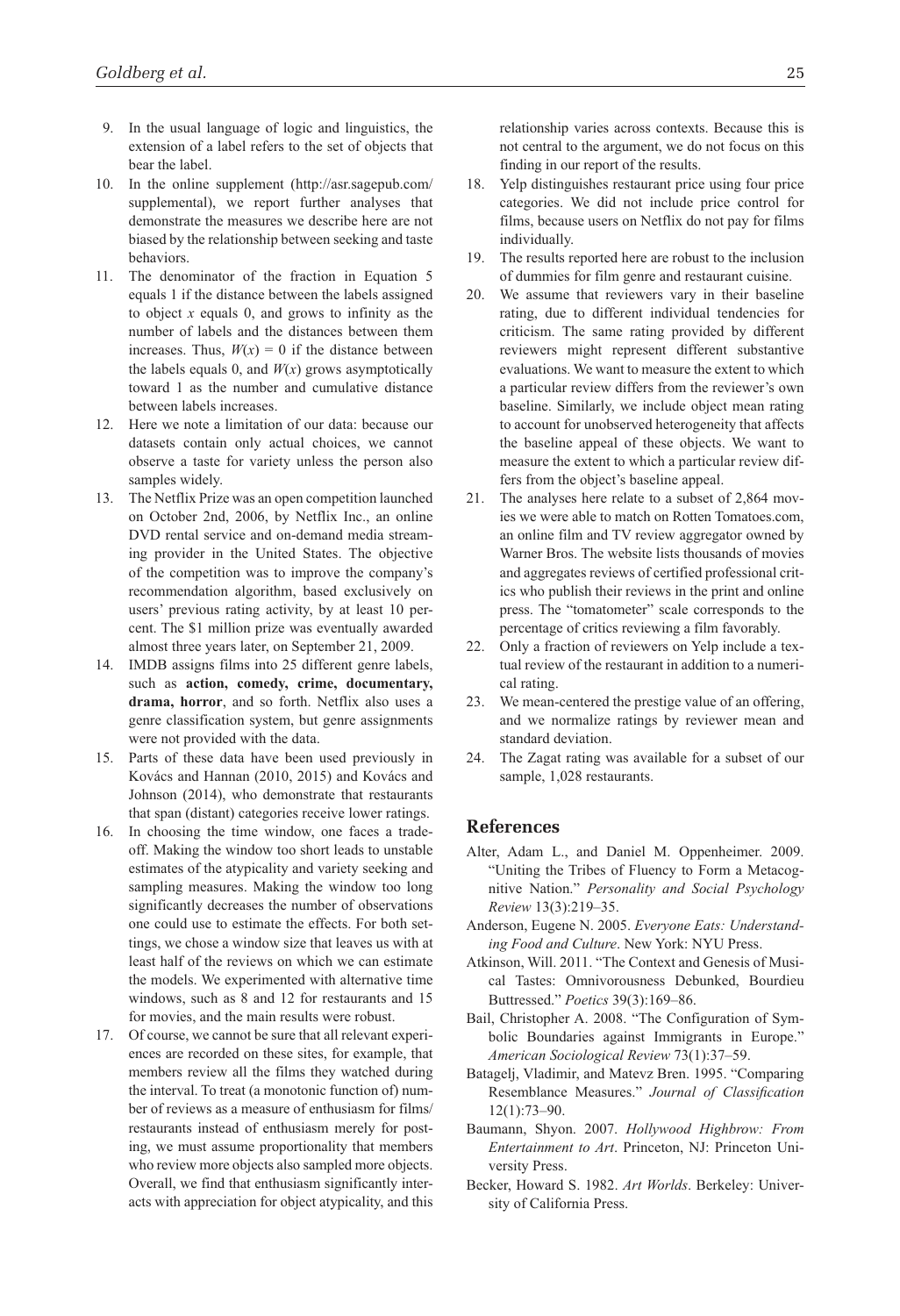- Berger, Jonah, and Gael Le Mens. 2009. "How Adoption Speed Affects the Abandonment of Cultural Tastes." *Proceedings of the National Academy of Sciences* 106(20):8146–50.
- Bourdieu, Pierre. 1984. *Distinction: A Social Critique of the Judgment of Taste*. Cambridge, MA: Harvard University Press.
- Bourdieu, Pierre. 1993. *The Field of Cultural Production: Essays on Art and Literature*. Cambridge, UK: Polity Press.
- Bowker, Geoffrey C., and Susan Leigh Star. 2000. *Sorting Things Out: Classification and its Consequences*. Cambridge, MA: MIT Press.
- Bryson, Bethany. 1996. '"Anything But Heavy Metal': Symbolic Exclusion and Musical Dislikes." *American Sociological Review* 61(5):884–99.
- Bryson, Bethany. 1997. "What About the Univores? Musical Dislikes and Group-Based Identity Construction among Americans with Low Levels of Education." *Poetics* 25(2–3):141–56.
- Burago, Dimitri, Yuri Burago, and Sergei Ivanov. 2001. *A Course in Metric Geometry,* Vol. 33, *Graduate Studies in Mathematics*. Providence, RI: American Mathematical Society.
- Carroll, Glenn R., and Dennis R. Wheaton. 2009. "The Organizational Construction of Authenticity: An Examination of Contemporary Food and Dining in the U.S." *Research in Organizational Behavior* 29:255–82.
- Chan, Tak Wing, and John H. Goldthorpe. 2007. "Social Stratification and Cultural Consumption: Music in England." *European Sociological Review* 23(1):1–19.
- Chater, Nick, and Paul M. B. Vitányi. 2003. "The Generalized Universal Law of Generalization." *Journal of Mathematical Psychology* 47:346–69.
- DellaPosta, Daniel, Yongren Shi, and Michael W. Macy. 2015. "Why Do Liberals Drink Lattes?" *American Journal of Sociology* 120(5):1473–1511.
- DiMaggio, Paul J. 1987. "Classification in Art." *American Sociological Review* 52(4):440–55.
- Douglas, Mary. [1966]2003. *Purity and Danger: An Analysis of Concepts of Pollution and Taboo*. New York: Routledge.
- Dubuisson, Marie-Pierre, and Anil K. Jain. 1994. "A Modified Hausdorff Distance for Object Matching." Pp. 566–68 in *Proceedings of the 12th International Conference on Pattern Recognition,* Vol. 1. IEEE Comput. Soc. Press.
- Durand, Rodolphe, and Lionel Paolella. 2013. "Category Stretching: Reorienting Research on Categories in Strategy, Entrepreneurship, and Organization Theory." *Journal of Management Studies* 50(6):1100–23.
- Elchardus, Mark, and Jessy Siongers. 2007. "Ethnocentrism, Taste and Symbolic Boundaries." *Poetics* 35(4):215–38.
- Erickson, Bonnie H. 1996. "Culture, Class, and Connections." *American Journal of Sociology* 102(1):217–51.
- Ferguson, John-Paul, and Sharique Hasan. 2013. "Specialization and Career Dynamics: Evidence from the

Indian Administrative Service." *Administrative Science Quarterly* 58(2):233–56.

- Ferguson, Priscilla Parkhurst. 2014. *Word of Mouth: What We Talk About When We Talk About Food*. Oakland: University of California Press.
- Fishman, Robert M., and Omar Lizardo. 2013. "How Macro-Historical Change Shapes Cultural Taste: Legacies of Democratization in Spain and Portugal." *American Sociological Review* 78(2):213–39.
- Fleming, Lee. 2001. "Recombinant Uncertainty in Technological Search." *Management Science* 47(1):117– 32.
- Gärdenfors, Peter. 2004. *Conceptual Spaces: The Geometry of Thought*. Cambridge, MA: The MIT Press.
- Goldberg, Amir. 2011. "Mapping Shared Understandings Using Relational Class Analysis: The Case of the Cultural Omnivore Reconsidered." *American Journal of Sociology* 116(5):1397–1436.
- Greene, William H. 2004. "The Behaviour of the Maximum Likelihood Estimator of Limited Dependent Variable Models in the Presence of Fixed Effects." *Econometrics Journal* 7(1):98–119.
- Hannan, Michael T. 2010. "Partiality of Memberships in Categories and Audiences." *Annual Review of Sociology* 36:159–81.
- Hsu, Greta. 2006. "Jacks of All Trades and Masters of None: Audiences' Reactions to Spanning Genres in Feature Film Production." *Administrative Science Quarterly* 51(3):420–50.
- Hsu, Greta, Michael T. Hannan, and Özgecan Koçak. 2009. "Multiple Category Memberships in Markets: An Integrative Theory and Two Empirical Tests." *American Sociological Review* 74(1):150–69.
- Jaccard, Paul. 1901. "Etude Comparative de la Distribution Florale dans une Portion des Alpes et des Jura." *Bulletin de la Societe Vaudoise des Sciences Naturelles* 37(142):547–79.
- Johnston, Josee, and Shyon Baumann. 2007. "Democracy versus Distinction: A Study of Omnivorousness in Gourmet Food Writing." *American Journal of Sociology* 113(1):165–204.
- Katz-Gerro, Tally. 2004. "Cultural Consumption Research: Review of Methodology, Theory, and Consequence." *International Review of Sociology* 14(1):11–29.
- Kennedy, Mark T. 2008. "Getting Counted: Markets, Media, and Reality." *American Sociological Review* 73(2):270–95.
- Khan, Shamus Rahman. 2011. *Prestige: The Making of an Adolescent Elite at St. Paul's School*. Princeton, NJ: Princeton University Press
- Khan, Shamus Rahman. 2012. "The Sociology of Elites." *Annual Review of Sociology* 38:361–77.
- Kim, Bo Kyung, and Michael Jensen. 2011. "How Product Order Affects Market Identity: Repertoire Ordering in the U.S. Opera Market." *Administrative Science Quarterly* 56(2):238–56.
- Kovács, Balázs, Glenn R. Carroll, and David W. Lehman. 2014. "Authenticity and Consumer Value Ratings: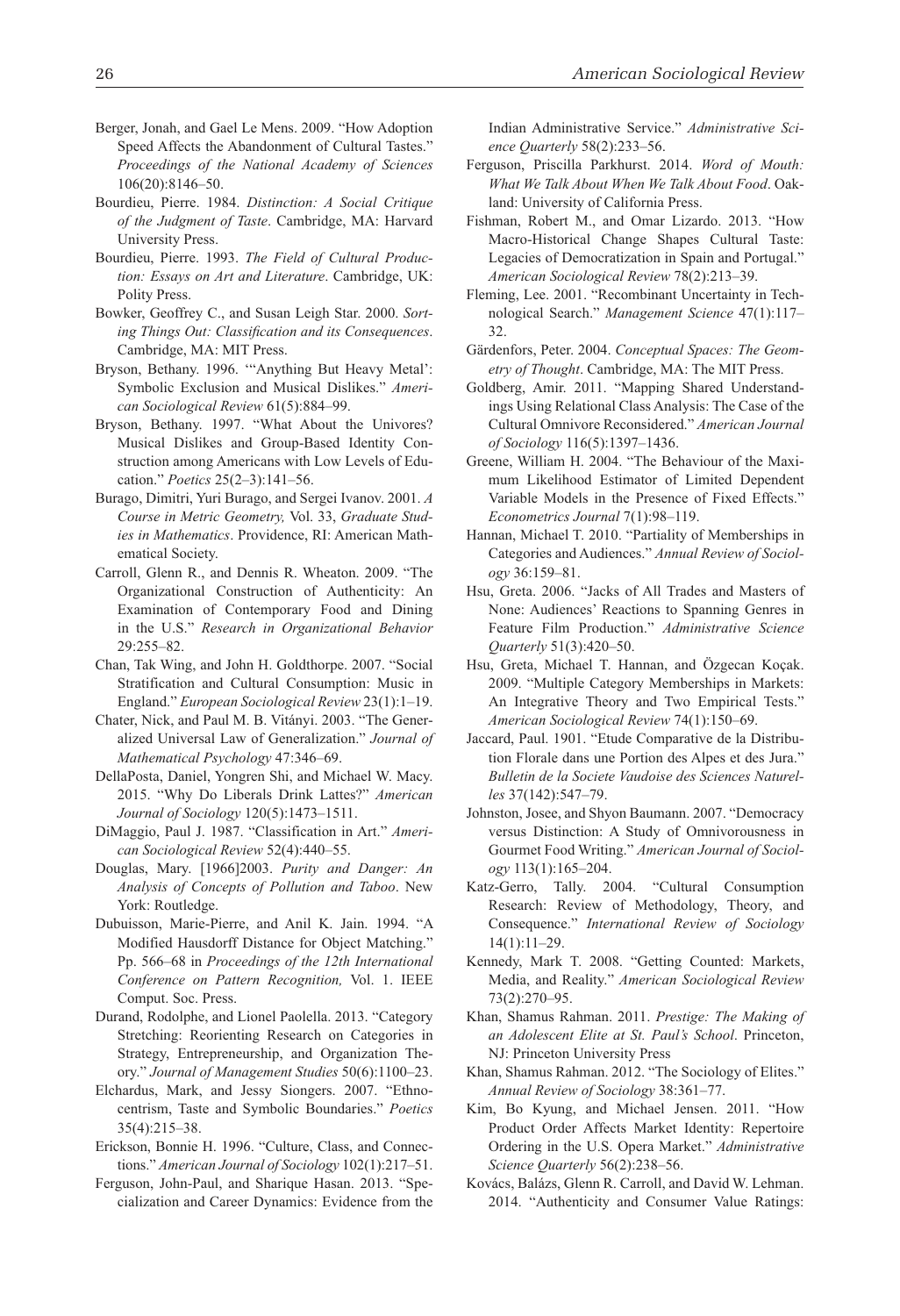Empirical Tests from the Restaurant Domain." *Organization Science* 25(2):458–78.

- Kovács, Balázs, and Michael T. Hannan. 2010. "The Consequences of Category Spanning Depend on Contrast." *Research in the Sociology of Organizations* 31:175–201.
- Kovács, Balázs, and Michael T. Hannan. 2015. "The Space of Categories and the Consequences of Category Spanning." *Sociological Science* 2:252–86.
- Kovács, Balázs, and Rebeka Johnson. 2014. "Contrasting Alternative Explanations for the Consequences of Category Spanning: A Study of Restaurant Reviews and Menus in San Francisco." *Strategic Organization* 12(1):7–37.
- Lahire, Bernard. 2008. "The Individual and the Mixing of Genres: Cultural Dissonance and Self-distinction." *Poetics* 36(2):166–88.
- Lahire, Bernard. 2011. *The Plural Actor*. Cambridge, UK: Polity Press.
- Lamont, Michelle, and Virág Molnár. 2002. "The Study of Boundaries in the Social Sciences." *Annual Review of Sociology* 28:167–95.
- Lena, Jennifer C. 2012. *Banding Together: How Communities Create Genres in Popular Music*. Princeton, NJ: Princeton University Press.
- Lieberson, Stanley. 2000. *A Matter of Taste: How Names, Fashions, and Culture Change*. New Haven, CT: Yale University Press.
- Lizardo, Omar. 2014. "Omnivorousness as the Bridging of Cultural Holes: A Measurement Strategy." *Theory and Society* 43(3):395–419.
- Lizardo, Omar, and Sara Skiles. 2012. "Reconceptualizing and Theorizing 'Omnivorousness': Genetic and Relational Mechanisms." *Sociological Theory* 30(4):263–82.
- Milkman, Katherine L., Todd Rogers, and Max H. Bazerman. 2009. "Highbrow Films Gather Dust: Timeinconsistent Preferences and Online DVD Rentals." *Management Science* 55(6):1047–59.
- Murray, Fionna. 2010. "The Oncomouse That Roared: Hybrid Exchange Strategies as a Source of Productive Tension at the Boundary of Overlapping Institutions." *American Journal of Sociology* 116(2):341–88.
- Nelson, Richard R., and Sidney G. Winter. 1982. *An Evolutionary Theory of Economic Change*. Cambridge, MA: Harvard University Press.
- Ollivier, Michele. 2008. "Modes of Openness to Cultural Diversity: Humanist, Populist, Practical, and Indifferent." *Poetics* 36(1):120–47.
- Oppenheimer, Daniel M., and Michael C. Frank. 2008. "A Rose in Any Other Font Would Not Smell as Sweet: Effects of Perceptual Fluency on Categorization." *Cognition* 106(3):1178–94.
- Pachucki, Mark A., and Ronald L. Breiger. 2010. "Cultural Holes: Beyond Relationality in Social Networks and Culture." *Annual Review of Sociology* 36:205–224.
- Peterson, Richard A. 1992. "Understanding Audience Segmentation: From Elite and Mass to Omnivore and Univore." *Poetics* 21(4):243–58.
- Peterson, Richard A. 2005. "Problems in Comparative Research: The Example of Omnivorousness." *Poetics* 33(5–6):257–82.
- Peterson, Richard A., and Roger M. Kern. 1996. "Changing Highbrow Taste: From Snob to Omnivore." *American Sociological Review* 61(5):900–907.
- Phillips, Damon J. 2013. *Shaping Jazz: Cities, Labels, and the Emergence of an Art Form*. Princeton, NJ: Princeton University Press.
- Phillips, Damon J., Catherine J. Turco, and Ezra W. Zuckerman. 2013. "Betrayal as Market Barrier: Identity-Based Limits to Diversification among High-Status Corporate Law Firms." *American Journal of Sociology* 118(4):1023–54.
- Phillips, Damon J., and Ezra W. Zuckerman. 2001. "Middle-status Conformity: Theoretical Refinement and Empirical Demonstration in Two Markets." *American Journal of Sociology* 107(2):379–429.
- Pinch, Trevor, and Frank Trocco. 2002. *Analog Days: The Invention and Impact of the Moog Synthesizer*. Cambridge, MA: Harvard University Press.
- Pontikes, Elizabeth G. 2012. "Two Sides of the Same Coin: How Ambiguous Classification Affects Multiple Audience Evaluations." *Administrative Science Quarterly* 57(1):81–118.
- Pontikes, Elizabeth G., and Michael T. Hannan. 2014. "An Ecology of Social Categories." *Sociological Science* 1:311–43.
- Rao, Hayagreeva, Philippe Monin, and Rodolphe Durand. 2003. "Institutional Change in Toque Ville: Nouvelle Cuisine as an Identity Movement in French Gastronomy." *American Journal of Sociology* 108(4):795–843.
- Rao, Hayagreeva, Philippe Monin, and Rodolphe Durand. 2005. "Border Crossing: Bricolage and the Erosion of Categorical Boundaries in French Gastronomy." *American Sociological Review* 70(6):968–91.
- Reber, Rolf, Norbert Schwarz, and Piotr Winkielman. 2004. "Processing Fluency and Aesthetic Pleasure: Is Beauty in the Perceiver's Processing Experience?" *Personality and Social Psychology Review* 8(4):364–82.
- Ruef, Martin. 2002. "Strong Ties, Weak Ties and Islands: Structural and Cultural Predictors of Organizational Innovation." *Industrial and Corporate Change* 11(3):427–49.
- Ruef, Martin, and Kelly Patterson. 2009. "Credit and Classification: The Impact of Industry Boundaries in Nineteenth-Century America." *Administrative Science Quarterly* 54(3):486–520.
- Salganik, Matthew J., and Karen E. C. Levy. 2015. "Wiki Surveys: Open and Quantifiable Social Data Collection." *PLoS ONE* 10(5):e0123483.
- Savage, Mike, and Modesto Gayo. 2011. "Unraveling the Omnivore: A Field Analysis of Contemporary Musical Taste in the United Kingdom." *Poetics* 39(5): 337–57.
- Shepard, Roger N. 1987. "Toward a Universal Law of Generalization for Psychological Science." *Science* 237(4820):1317–23.